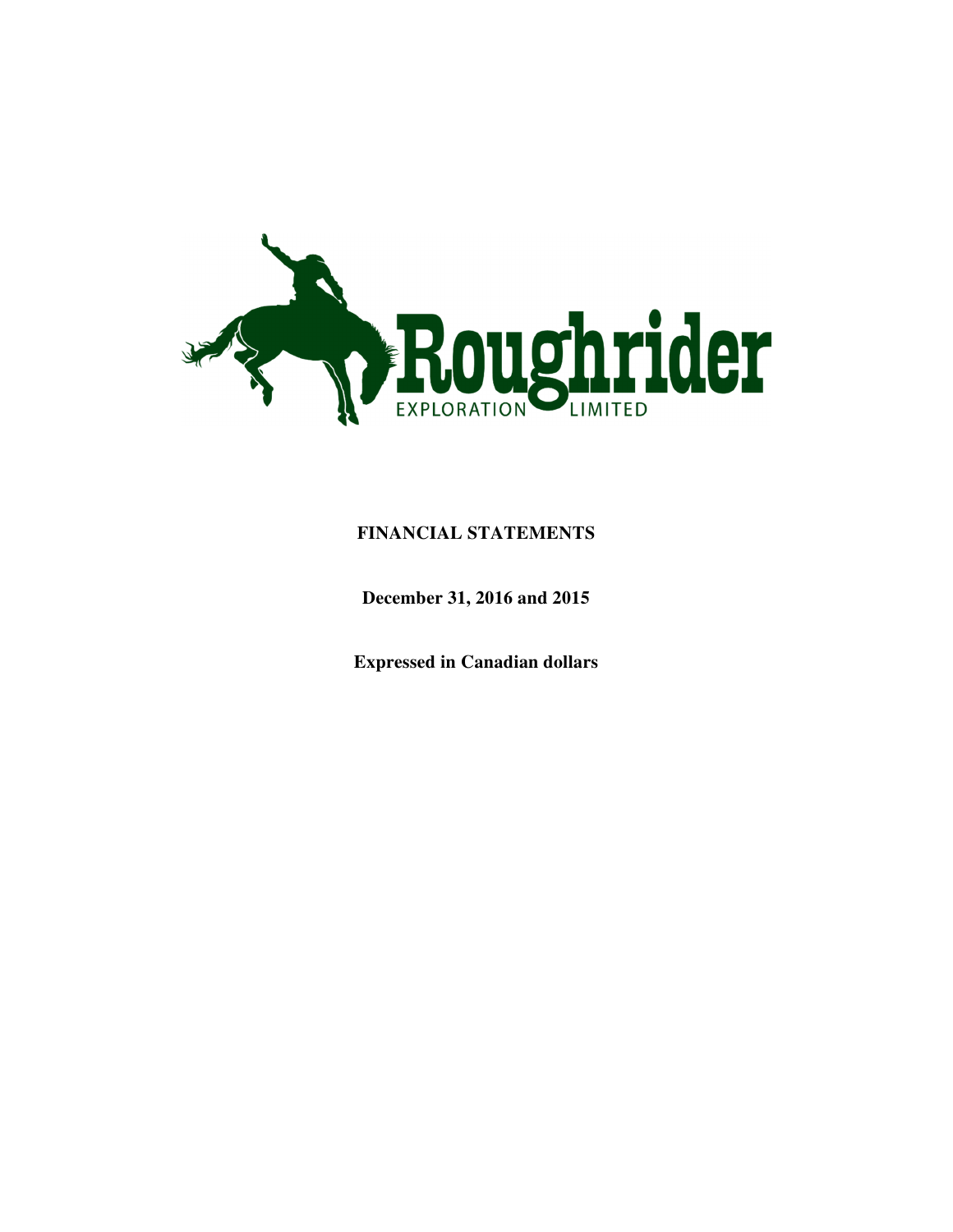# $D$ AVIDSON  $\&$  COMPANY LLP  $\_\_\_\_\$ Chartered Professional Accountants

### **INDEPENDENT AUDITORS' REPORT**

To the Shareholders of Roughrider Exploration Limited

We have audited the accompanying financial statements of Roughrider Exploration Limited, which comprise the statements of financial position as at December 31, 2016 and 2015, and the statements of loss and comprehensive loss, changes in shareholders' equity, and cash flows for the years then ended, and a summary of significant accounting policies and other explanatory information.

#### *Management's Responsibility for the Financial Statements*

Management is responsible for the preparation and fair presentation of these financial statements in accordance with International Financial Reporting Standards, and for such internal control as management determines is necessary to enable the preparation of financial statements that are free from material misstatement, whether due to fraud or error.

#### *Auditors' Responsibility*

Our responsibility is to express an opinion on these financial statements based on our audits. We conducted our audits in accordance with Canadian generally accepted auditing standards. Those standards require that we comply with ethical requirements and plan and perform the audit to obtain reasonable assurance about whether the financial statements are free from material misstatement.

An audit involves performing procedures to obtain audit evidence about the amounts and disclosures in the financial statements. The procedures selected depend on the auditors' judgment, including the assessment of the risks of material misstatement of the financial statements, whether due to fraud or error. In making those risk assessments, the auditor considers internal control relevant to the entity's preparation and fair presentation of the financial statements in order to design audit procedures that are appropriate in the circumstances, but not for the purpose of expressing an opinion on the effectiveness of the entity's internal control. An audit also includes evaluating the appropriateness of accounting policies used and the reasonableness of accounting estimates made by management, as well as evaluating the overall presentation of the financial statements.

We believe that the audit evidence we have obtained in our audits is sufficient and appropriate to provide a basis for our audit opinion.

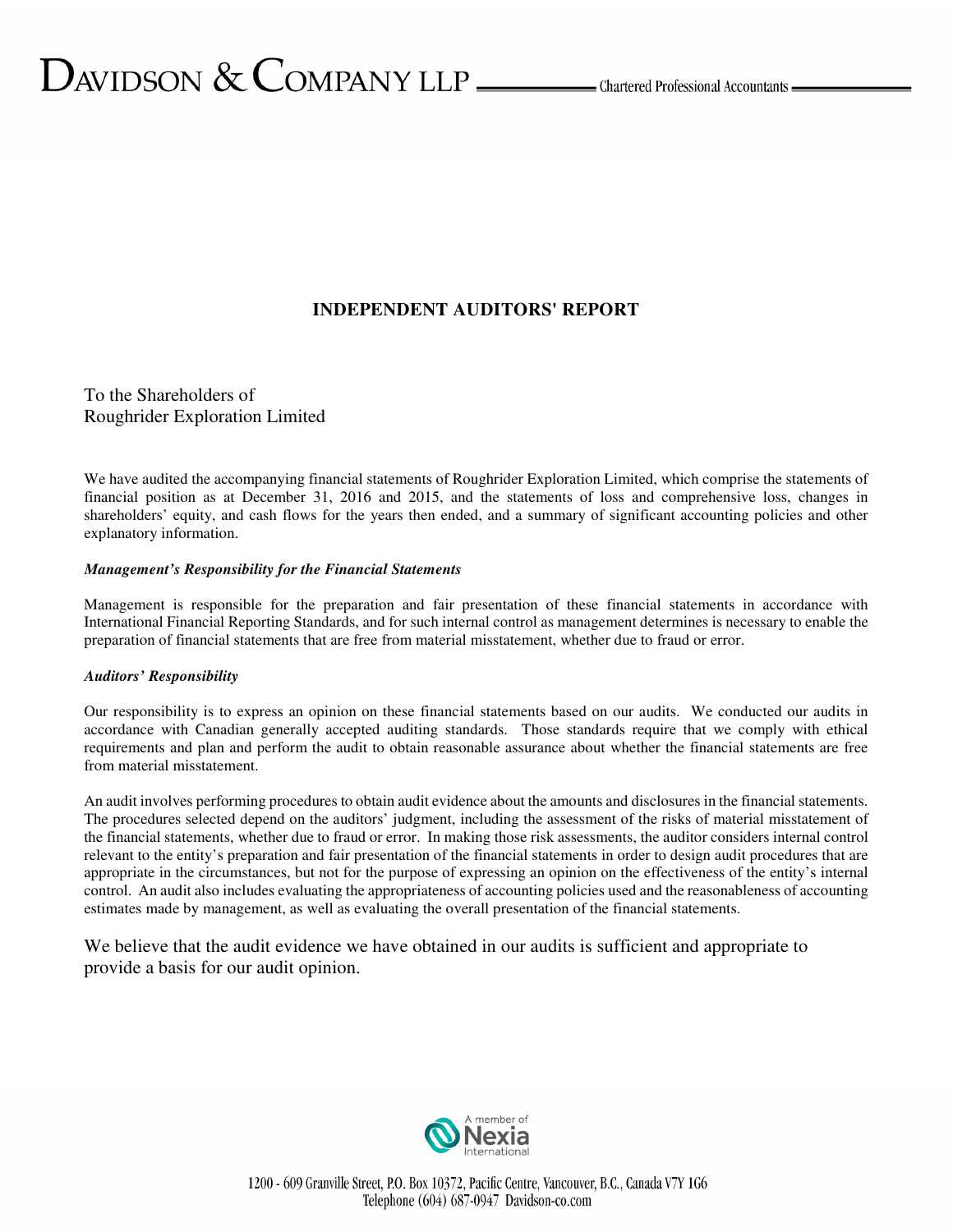#### *Opinion*

In our opinion, these financial statements present fairly, in all material respects, the financial position of Roughrider Exploration Limited as at December 31, 2016 and 2015 and its financial performance and its cash flows for the years then ended in accordance with International Financial Reporting Standards.

#### *Emphasis of Matter*

Without qualifying our opinion, we draw attention to Note 1 in the financial statements which describes conditions and matters that indicate the existence of a material uncertainty that may cast significant doubt about Roughrider Exploration Limited's ability to continue as a going concern.

### **"DAVIDSON & COMPANY LLP"**

Vancouver, Canada Chartered Professional Accountants

April 19, 2017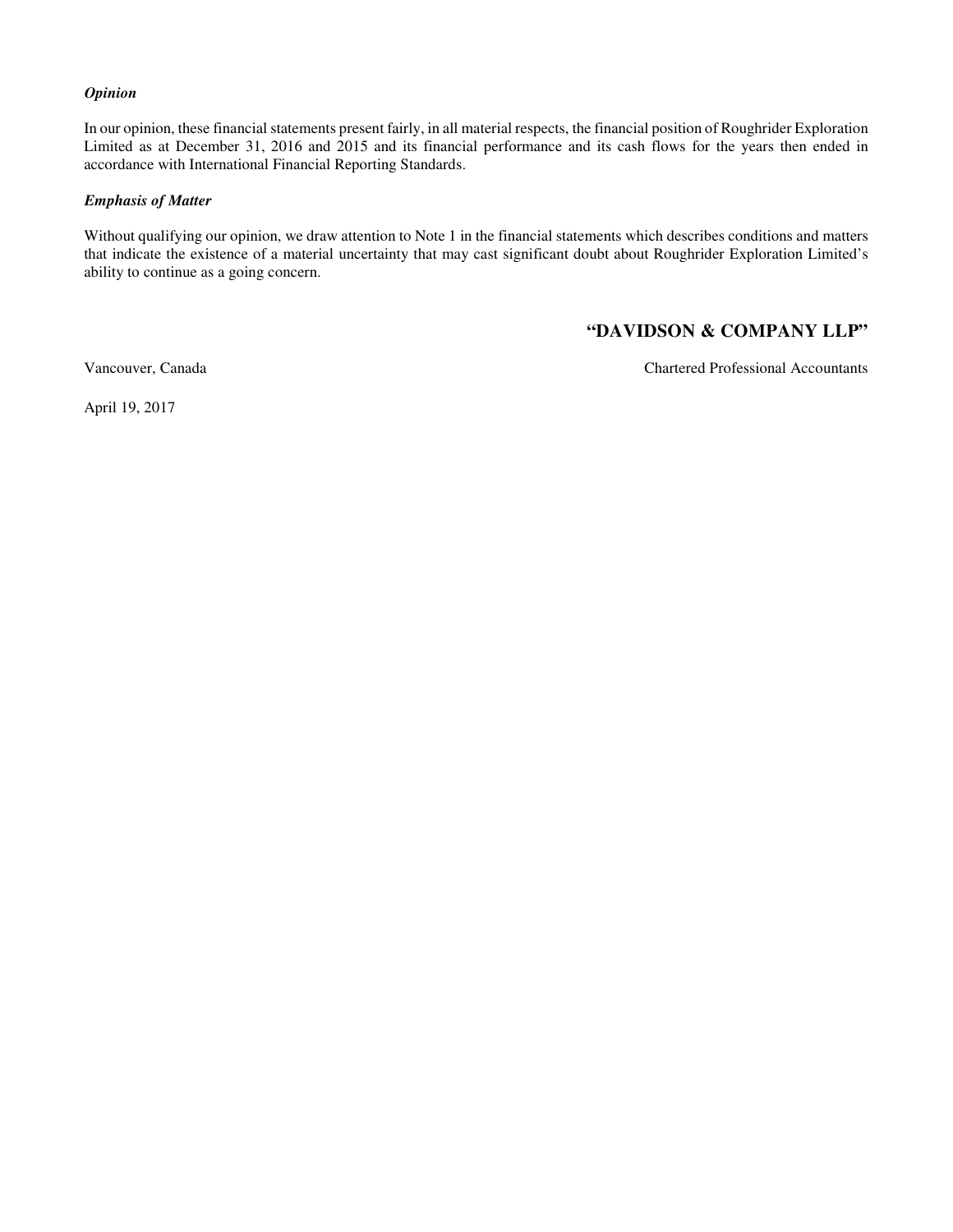#### **STATEMENTS OF FINANCIAL POSITION**  *Expressed in Canadian Dollars*

AS AT DECEMBER 31

|                                                                                                    | 2016                                             |               | 2015                                             |
|----------------------------------------------------------------------------------------------------|--------------------------------------------------|---------------|--------------------------------------------------|
| <b>ASSETS</b>                                                                                      |                                                  |               |                                                  |
| <b>Current assets</b><br>Cash and cash equivalents<br>Receivables<br>Prepaid expenses              | \$<br>476,425<br>36,404<br>7,857<br>520,686      | <sup>\$</sup> | 375,102<br>24,554<br>13,735<br>413,391           |
| <b>Non-current assets</b><br>Exploration property acquisition costs (Note 4)                       | 1,196,112                                        |               | 1,021,316                                        |
|                                                                                                    | \$<br>1,716,798                                  | <sup>\$</sup> | 1,434,707                                        |
| <b>LIABILITIES AND SHAREHOLDERS' EQUITY</b>                                                        |                                                  |               |                                                  |
| <b>Current liabilities</b><br>Accounts payable and accrued liabilities (Note 9)<br>Loans (Note 10) | \$<br>112,394<br>112,394                         | $\mathbb{S}$  | 63,782<br>22,460<br>86,242                       |
| <b>Non-current liabilities</b><br>Flow-through premium (Note 5)                                    | 51,010<br>163,404                                |               | 14,375<br>100,617                                |
| <b>Shareholders' equity</b><br>Capital stock (Note 6)<br>Other equity reserves<br>Deficit          | 4,274,221<br>511,418<br>(3,232,245)<br>1,553,394 |               | 3,582,382<br>453,782<br>(2,702,074)<br>1,334,090 |
|                                                                                                    | \$<br>1,716,798                                  | \$            | 1,434,707                                        |

Nature and continuance of operations (Note 1) Related party transactions (Note 9) Subsequent events (Note 14)

#### **On behalf of the Board of Directors on April 14, 2017**

*Signed "Scott Gibson" Signed "Alex Heath" Signed "Alex Heath" Director Director* 

Director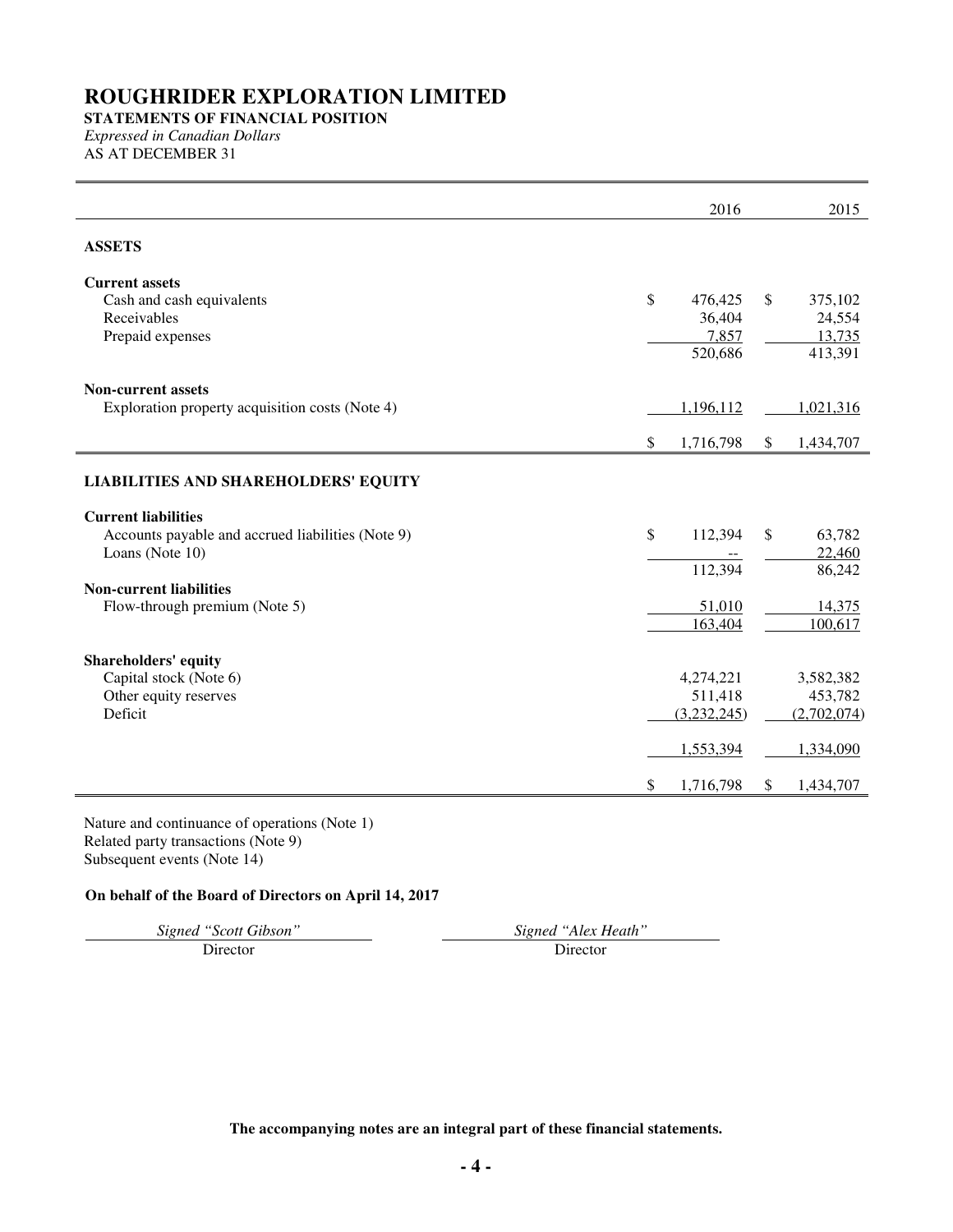### **STATEMENTS OF LOSS AND COMPREHENSIVE LOSS**

*Expressed in Canadian Dollars*  FOR THE YEARS ENDED DECEMBER 31

|                                                                                                               | 2016                                             |               | 2015                                             |
|---------------------------------------------------------------------------------------------------------------|--------------------------------------------------|---------------|--------------------------------------------------|
| Exploration expenses (Note 4)<br>Filing fees<br>Flow-through premium recovery (Note 5)                        | \$<br>165,719<br>18,057<br>(14,375)              | S.            | 308,150<br>13,817<br>(33,360)                    |
| Interest income<br>Marketing<br>Office expenses<br>Professional fees<br>Salaries and personnel costs (Note 9) | (1,327)<br>23,684<br>30,379<br>25,542<br>250,003 |               | (6,731)<br>34,132<br>33,099<br>29,176<br>237,727 |
| Share-based compensation (Note 6)<br>Write-off of exploration property acquisition costs (Note 4)             | 21,000<br>11,489                                 |               |                                                  |
| Loss and comprehensive loss for the year                                                                      | \$<br>(530, 171)                                 | $\mathcal{S}$ | (616,010)                                        |
| Basic and diluted loss per common share                                                                       | \$<br>(0.02)                                     | \$            | (0.03)                                           |
| Weighted average number of common shares outstanding                                                          | 24,727,628                                       |               | 21,606,282                                       |

**The accompanying notes are an integral part of these financial statements.**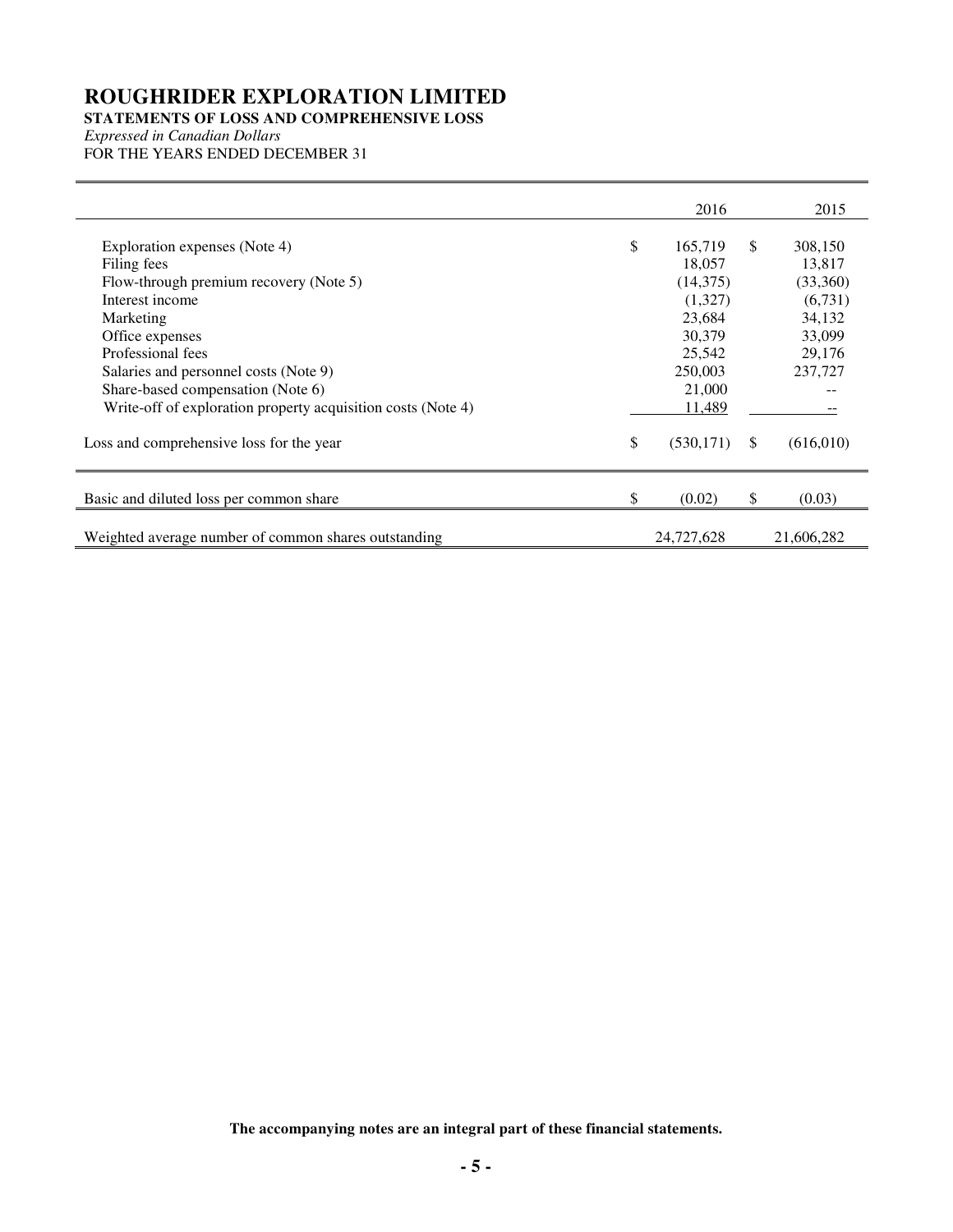### **STATEMENT OF CHANGES IN SHAREHOLDERS' EQUITY**

*Expressed in Canadian Dollars* 

|                                                    | Number of<br><b>Shares</b> | Amount      | Other<br><b>Equity</b><br><b>Reserves</b> | <b>Deficit</b> | <b>Total</b><br><b>Equity</b> |
|----------------------------------------------------|----------------------------|-------------|-------------------------------------------|----------------|-------------------------------|
| Balance, December 31, 2014                         | 21,606,282                 | \$3,496,652 | \$451,212                                 | \$(2,086,064)  | \$1,861,800                   |
| Flow-through shares issued<br>as private placement | 1,437,500                  | 115,000     |                                           |                | 115,000                       |
| Flow-through premium                               |                            | (14, 375)   |                                           |                | (14, 375)                     |
| Share issuance costs                               |                            | (14, 895)   | 2,570                                     |                | (12, 325)                     |
| Loss for the year                                  |                            |             |                                           | (616, 010)     | (616, 010)                    |
| Balance, December 31, 2015                         | 23,043,782                 | 3,582,382   | 453,782                                   | (2,702,074)    | 1,334,090                     |
| Shares issued for exploration $&$                  |                            |             |                                           |                |                               |
| evaluation asset                                   | 2,044,828                  | 186,285     |                                           |                | 186,285                       |
| Private placement                                  | 6,185,147                  | 329,960     |                                           |                | 329,960                       |
| Flow-through shares issued as                      | 5,101,000                  | 306,060     |                                           |                | 306,060                       |
| private placement                                  |                            |             |                                           |                |                               |
| Flow-through premium                               |                            | (51,010)    |                                           |                | (51,010)                      |
| Share issuance costs                               | --                         | (48, 256)   | 5,436                                     |                | (42, 820)                     |
| Warrants issued                                    |                            |             |                                           |                |                               |
| with private placement                             | --                         | (31,200)    | 31,200                                    |                |                               |
| Share-based payments                               |                            |             | 21,000                                    |                | 21,000                        |
| Loss for the year                                  |                            |             |                                           | (530, 171)     | (530, 171)                    |
| Balance, December 31, 2016                         | 36, 374, 757               | \$4,274,221 | \$511,418                                 | \$(3,232,245)  | \$1,553,394                   |

**The accompanying notes are an integral part of these financial statements.**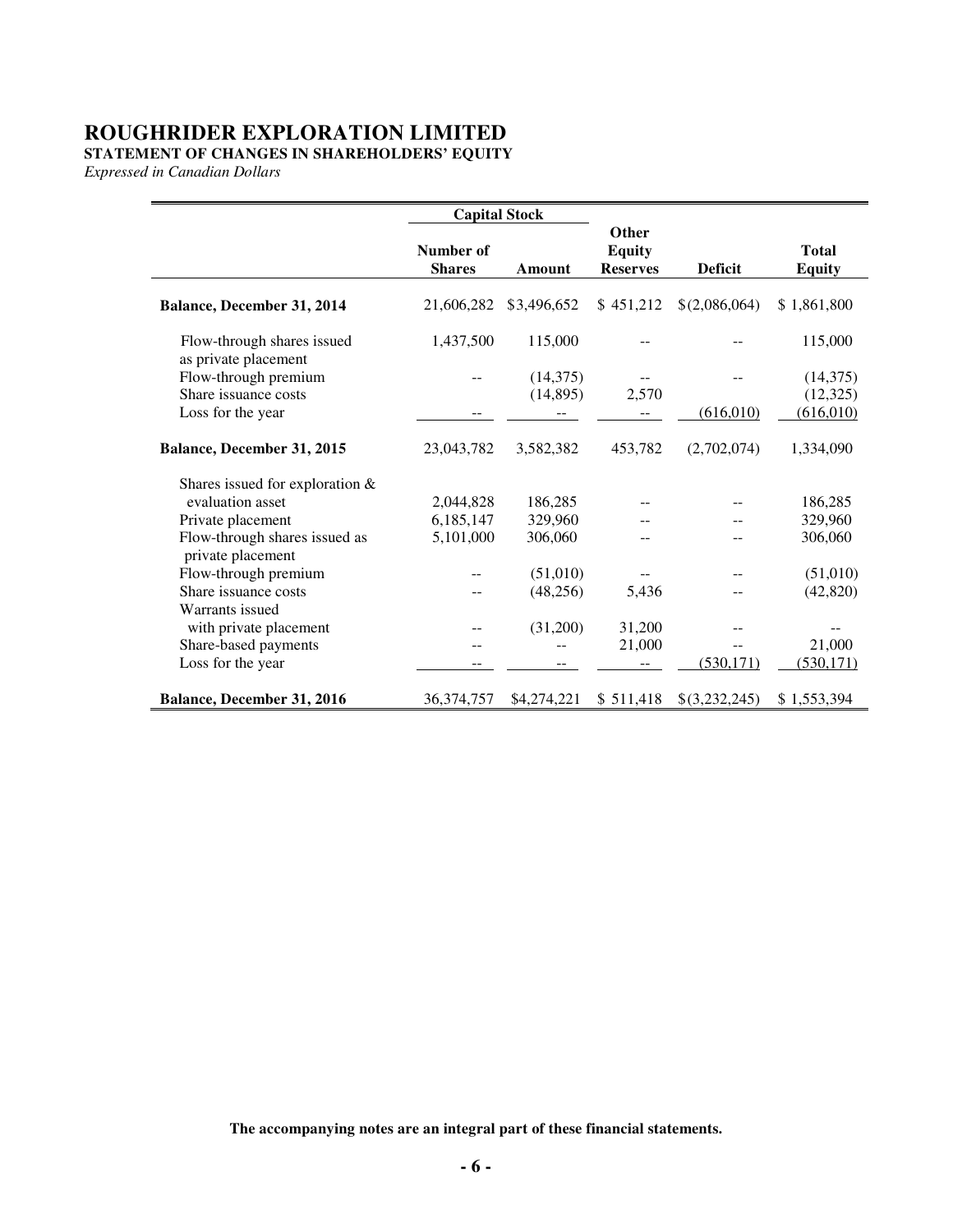**STATEMENTS OF CASH FLOWS** 

*Expressed in Canadian Dollars*  FOR THE YEARS ENDED DECEMBER 31

|                                                                                     | 2016         | 2015                 |
|-------------------------------------------------------------------------------------|--------------|----------------------|
| <b>OPERATING ACTIVITIES</b>                                                         |              |                      |
| Loss for the year                                                                   | \$ (530,171) | \$(616,010)          |
|                                                                                     |              |                      |
| Items not affecting cash:                                                           |              |                      |
| Flow-through premium recovery (Note 5)                                              | (14, 375)    | (33,360)             |
| Share-based compensation                                                            | 21,000       |                      |
| Write-off of exploration property acquisition costs                                 | 11,489       |                      |
| Changes in non-cash working capital items:                                          |              |                      |
| Decrease (increase) in receivables                                                  | (11,850)     | 55,927               |
| Decrease (increase) in prepaid expenses                                             | 5,878        | (3,271)              |
| Increase (decrease) in accounts payable and accrued liabilities                     | 48,612       | (32, 126)            |
| Net cash used in operating activities                                               | (469, 417)   | (628, 840)           |
| <b>INVESTING ACTIVITIES</b>                                                         |              |                      |
| Additions of mineral properties                                                     |              | (400, 934)           |
| Refund of security deposit                                                          |              | 2,000                |
| Net cash used in investing activities                                               |              | (398, 934)           |
| <b>FINANCING ACTIVITIES</b>                                                         |              |                      |
| Repayment of loans                                                                  | (22, 460)    |                      |
| Shares and warrants issued in private placements                                    | 636,020      | 115,000              |
| Share issue costs                                                                   | (42, 820)    | (12, 325)            |
| Net cash generated through financing activities                                     | 570,740      | 102,675              |
| Increase (decrease) in cash and cash equivalents for the year                       | 101,323      | (925,099)            |
| Cash and cash equivalents, beginning of year                                        | 375,102      | 1,300,201            |
| Cash and cash equivalents, end of year                                              | \$476,425    | \$375,102            |
|                                                                                     |              |                      |
| Cash and cash equivalents consists of:                                              |              |                      |
| Cash                                                                                | \$476,425    | \$150,102            |
| Cashable guaranteed investment certificate issued by a Canadian bank                | \$476,425    | 225,000<br>\$375,102 |
|                                                                                     |              |                      |
| Cash paid during the year for interest and taxes                                    | \$<br>725    | \$                   |
| Non-cash transactions affecting cash flows from investing and financing activities: |              |                      |
| Finder's warrant valuation                                                          | \$<br>36,636 | \$<br>2,570          |
| Shares issued for property and option agreement                                     | 186,285      |                      |
| Premium on flow-through shares issued during the year                               | 51,010       | 14,375               |

**The accompanying notes are an integral part of these financial statements.**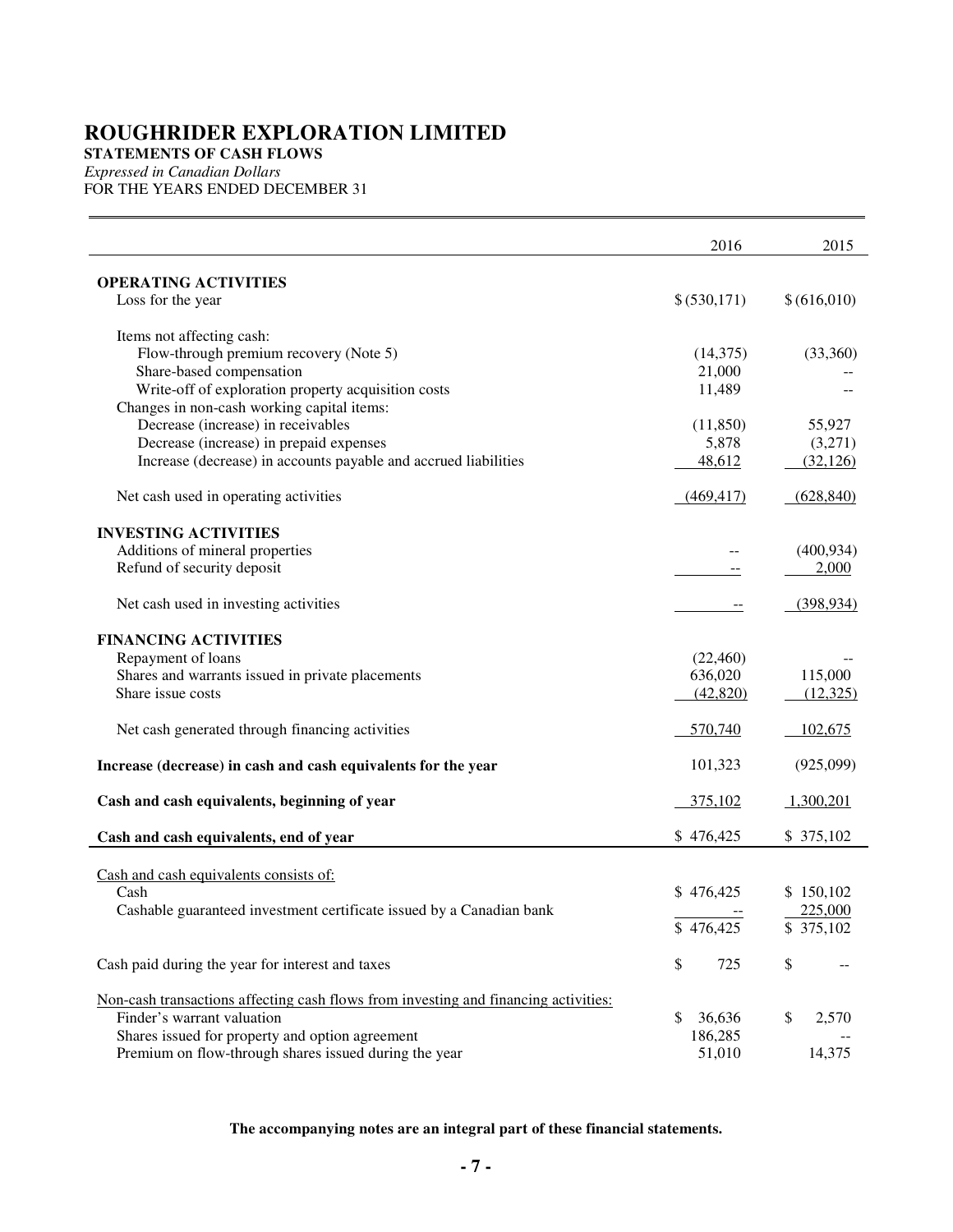NOTES TO THE FINANCIAL STATEMENTS For the year ended December 31, 2016 *Expressed in Canadian Dollars* 

 $\overline{a}$ 

#### **1. NATURE AND CONTINUANCE OF OPERATIONS**

Roughrider Exploration Limited ("Roughrider" or the "Company") was incorporated on December 7, 2011 under the *British Columbia Business Corporations Act*. The Company is listed on the TSX Venture Exchange as a Tier 2 Mining Issuer. The principal business of the Company is the exploration and evaluation of mineral properties. The principal focus of the Company is exploring the Genesis property, a uranium project located to the northeast of the Athabasca Basin in Saskatchewan.

The address of the Company's head office is Suite 420 – 625 Howe Street, Vancouver, British Columbia, Canada V6C 2T6. The address of the Company's registered office is 2500 – 700 West Georgia Street, Vancouver, British Columbia, Canada V7Y 1B3.

 These financial statements have been prepared in accordance with International Financial Reporting Standards ("IFRS") with the assumption that the Company will be able to realize its assets and discharge its liabilities in the normal course of business rather than through a process of forced liquidation. The financial statements do not include adjustments to amounts and classifications of assets and liabilities that might be necessary should the Company be unable to continue operations.

 The Company has no source of revenue, has an accumulated deficit of \$3,232,245 at December 31, 2016, and expects to incur further losses in order to explore its mineral properties. These factors cast significant doubt upon the Company's ability to continue as a going concern and, therefore suggest that the Company may be unable to realize its assets and discharge its liabilities in the normal course of business.

 The Company's continuing operations are dependent upon its ability to obtain sufficient financing to explore the Genesis property, and upon the successful exploration and development or sale of the Company's exploration projects. Although the Company has been successful in obtaining financing to begin this process, there is no assurance that it will be able to obtain adequate financing in the future, or that such financing will be on terms that are advantageous to the Company.

#### **2. BASIS OF PREPARATION**

These financial statements, including comparatives, have been prepared using accounting policies consistent with IFRS applicable to the preparation of financial statements as issued by the International Accounting Standards Board ("IASB") and are consistent with interpretations by the International Financial Reporting Interpretations Committee ("IFRIC") which were effective as of April 14, 2017, the date the Board of Directors authorized these financial statements for issuance.

The preparation of these financial statements required management to make certain estimates, judgments and assumptions that affect the reported amounts of assets and liabilities at the date of the financial statements (Note 7). Actual results could differ from these estimates.

#### **3. SIGNIFICANT ACCOUNTING POLICIES**

#### **a. Basis of presentation**

These financial statements are expressed in Canadian dollars, the Company's functional and presentation currency, the currency of the primary economic environment in which it operates. These financial statements have been prepared on a historical cost basis, except for financial instruments classified as *financial instruments at fair value through profit and loss*, which are stated at their fair value. In addition, these financial statements have been prepared using the accrual basis of accounting except for cash flow information.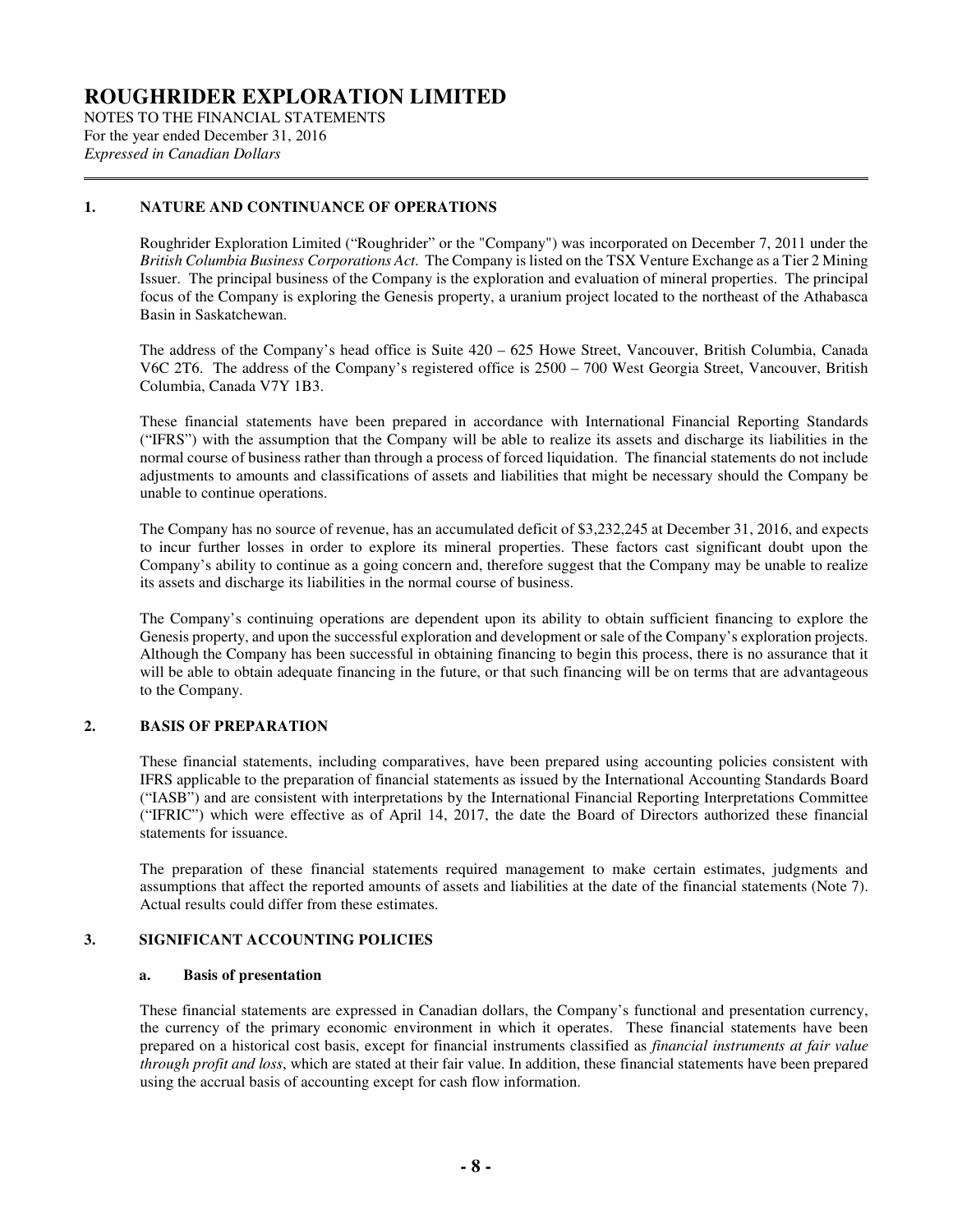NOTES TO THE FINANCIAL STATEMENTS For the year ended December 31, 2016 *Expressed in Canadian Dollars* 

 $\overline{a}$ 

#### **3. SIGNIFICANT ACCOUNTING POLICIES (CONTINUED)**

#### **b. Cash and cash equivalents**

Cash includes deposits held with banks that are available on demand. Cash equivalents are defined as financial instruments that are readily convertible to a known amount of cash and are subject to insignificant changes in value.

#### **c. Exploration property acquisition costs**

Costs related to the acquisition of exploration properties are capitalized and deferred until such time as the property is either sold, or put into production. If, after management review, it is determined that capitalized acquisition costs are not recoverable over the estimated economic life of the property, or the property is abandoned, or management deems there to be an impairment in value, the property is written down to its net realizable value.

Costs related to the exploration and evaluation of properties are recognized in profit or loss as incurred, up to the time a decision is made to proceed with the development of the related exploration property due to the existence of economically recoverable reserves. A mineral resource is considered to have economic potential when it is expected that a documented resource can be legally and economically developed considering forecast metal prices.

Incoming option payments, or proceeds from the sale of royalty interests received by the Company are first applied to capitalised costs, with any excess recognized in profit or loss. Tax credits received are applied against the costs that generated the tax credit. The amounts shown for exploration and evaluation assets do not necessarily represent present or future values. Their recoverability is dependent upon the discovery of economically recoverable reserves, the ability of the Company to obtain the necessary financing to complete the exploration and evaluation, and future profitable production or proceeds from the disposition thereof.

#### **d. Impairment of non-financial assets**

The recoverability of amounts expended on exploration property acquisition costs is dependent upon the determination of economically recoverable ore reserves, confirmation of the Company's interest in the underlying mineral claims, the Company's ability to overcome the regulatory, financing and other hurdles in order to complete their development and future profitable production or proceeds from the disposition thereof.

The Company performs impairment tests on property and equipment and exploration property interests when events or circumstances occur which indicate the assets may not be recoverable. Impairment assessments are carried out on a project-by-project basis with each project representing a single cash generating unit.

When impairment indicators are identified, an impairment loss is recognized if the asset's carrying value exceeds its recoverable amount. The recoverable amount is the higher of the asset's value in use or the asset's fair value less costs to sell.

An impairment loss is reversed if there is an indication that there has been a favourable change in the estimates used to determine the recoverable amount. An impairment loss is reversed only to the extent that the asset's carrying amount does not exceed the carrying amounts that would have been determined (net of depreciation) if no impairment loss had been recognized.

#### **e. Financial instruments**

Financial assets and liabilities are initially recognized at fair value on the statement of financial position when the Company becomes a party to the contractual provisions of the instrument. The Company has classified each financial instrument into one of the following categories: (1) financial assets or liabilities at fair value through profit or loss ("FVTPL"), (2) financial assets available-for-sale, (3) financial assets held-to-maturity, (4) loans and receivables, and (5) other financial liabilities. Measurement in subsequent periods depends on the financial instrument's classification.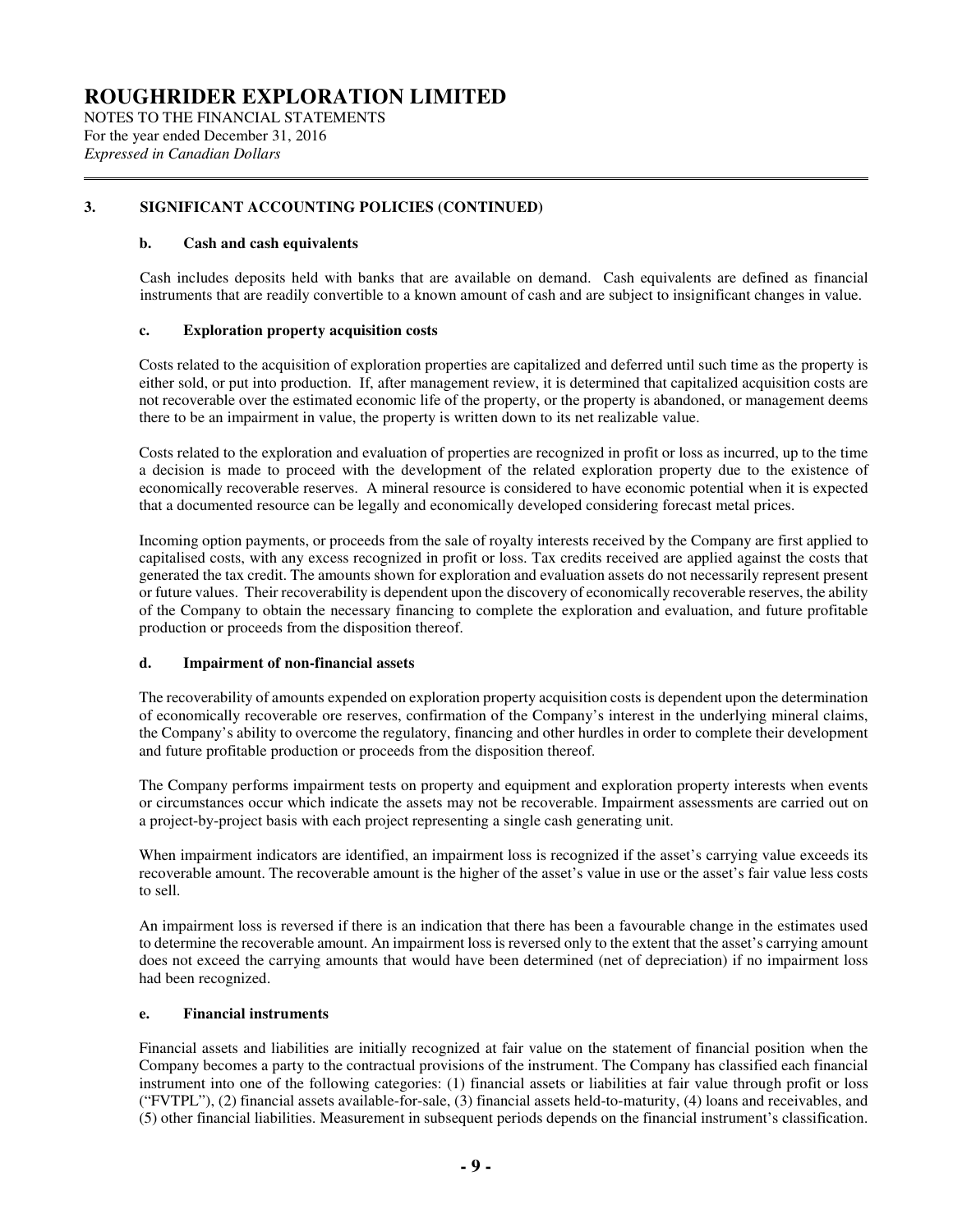NOTES TO THE FINANCIAL STATEMENTS For the year ended December 31, 2016 *Expressed in Canadian Dollars* 

 $\overline{a}$ 

#### **3. SIGNIFICANT ACCOUNTING POLICIES (CONTINUED)**

#### **e. Financial instruments (continued)**

Financial assets and liabilities at FVTPL are subsequently measured at fair value with changes in those fair values recognized in profit or loss. Financial assets "available-for-sale" are subsequently measured at fair value with changes in fair value recognized in other comprehensive income (loss), net of tax. Financial assets "held-to-maturity", "loans and receivables", and "other financial liabilities" are subsequently measured at amortized cost using the effective interest rate method.

Financial instrument fair values are classified within a hierarchy that prioritizes the inputs to fair value measurement. The three levels of the fair value hierarchy are:

- Level 1 Valuation based on quoted prices (unadjusted) in active markets for identical assets or liabilities;
- Level 2 Valuation based on directly or indirectly observable inputs (other than Level 1 inputs) such as quoted interest or currency exchange rates; and
- Level 3 Valuation based on significant inputs that are not based on observable market data such as discounted cash flow methodologies based on internal cash flow forecasts.

The Company's cash and cash equivalents are classified as FVTPL. Subsequent measurement is at fair value using level 1 observable inputs. Changes in fair value are recognized in profit or loss.

Receivables are classified as loans and receivables and are thus recorded at amortized cost using the effective interest rate method. Amounts are recorded net of anticipated collection costs, if any. Due to their predominantly short term nature, the Company estimates that their fair values approximate their carrying values.

Accounts payable and accrued liabilities and loans are classified as other financial liabilities, initially recorded at fair value and subsequently measured at amortized cost using the effective interest rate method. Due to the short-term nature of these amounts, the Company estimates that their fair value approximates their carrying value.

#### **f. Impairment of financial assets**

At each reporting date, the Company assesses whether there is objective evidence that a financial asset is impaired. If such evidence exists for financial assets classified as other than FVTPL, the Company recognizes an impairment loss.

For financial assets classified as available-for-sale, where a decline in the fair value constitutes objective evidence of impairment, the amount of the loss is removed from equity and recognized in profit or loss.

For financial assets carried at amortized cost, the loss is the difference between the amortized cost of the receivable and the present value of the estimated future cash flows, discounted using the instrument's original effective interest rate. The carrying amount of the asset is reduced by this amount either directly or indirectly through the use of an allowance account.

Impairment losses on financial assets carried at amortized cost are reversed in subsequent periods if the amount of the loss decreases and the decrease can be related objectively to an event or condition occurring after the impairment was recognized.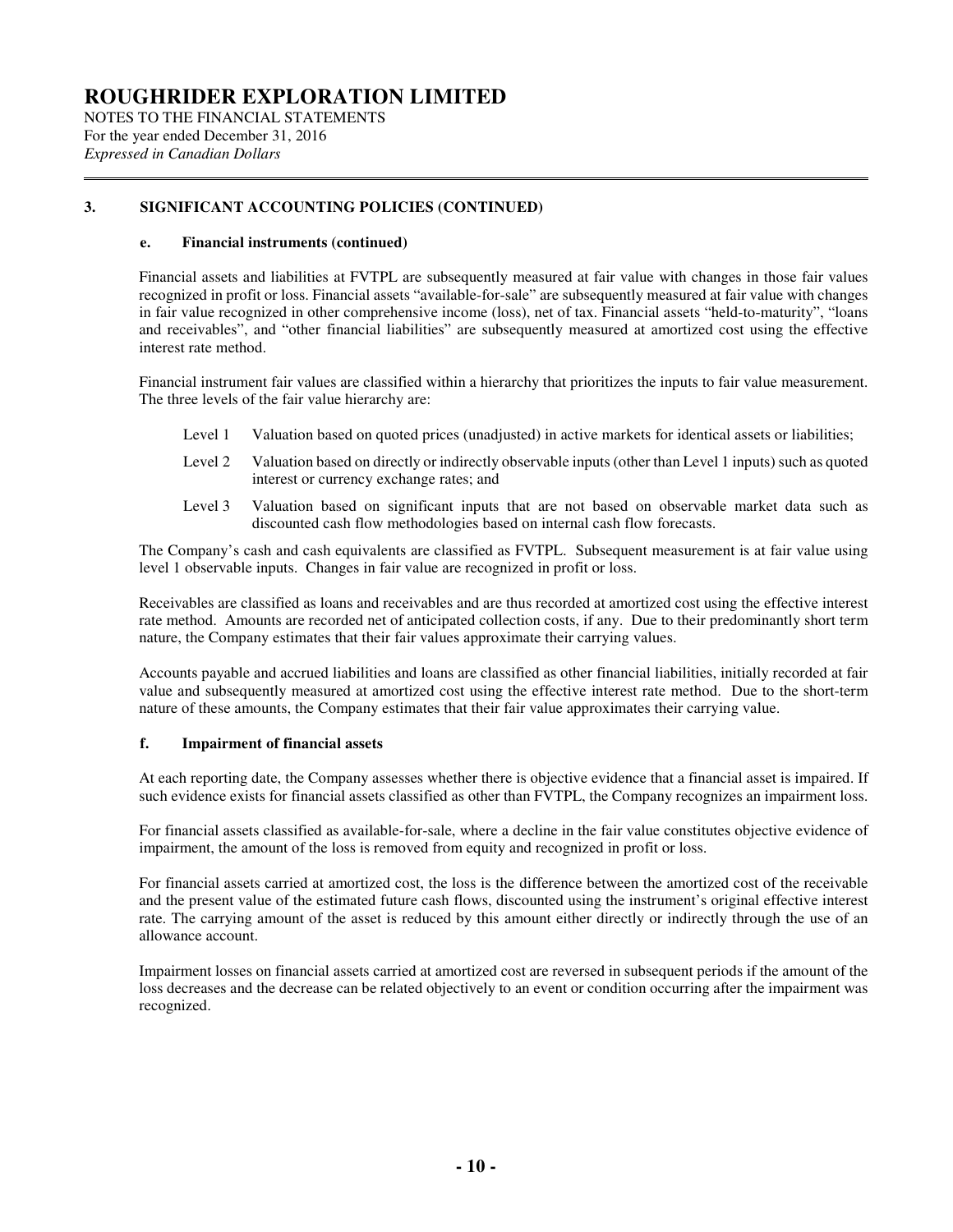NOTES TO THE FINANCIAL STATEMENTS For the year ended December 31, 2016 *Expressed in Canadian Dollars* 

 $\overline{a}$ 

#### **3. SIGNIFICANT ACCOUNTING POLICIES (CONTINUED)**

#### **g. Share issuance costs**

Professional, consulting, regulatory and other costs directly attributable to financing transactions are recorded as deferred share issuance costs until the financing transactions are completed, if the completion of the transaction is considered likely; otherwise they are expensed as incurred. Share issuance costs are charged to capital stock when the related shares are issued. Deferred share issuance costs related to financing transactions that are not eventually completed are charged to profit or loss.

#### **h. Share-based payments**

The Company applies the fair value method of accounting for all stock option awards. Under this method, compensation expense attributed to the award of options to employees is measured at the fair value of the award on the date of grant, and is recognized over the vesting period of the award. Share-based payments to non-employees are valued based on the fair value of the service received, if reliably determinable, otherwise based on the fair value of the award granted. Valuation is calculated based on the date at which the Company receives the service. If and when the stock options are ultimately exercised, the applicable amounts of other equity reserves are transferred to capital stock.

The fair value of instruments granted is measured using the Black-Scholes Option Pricing Model, taking into account the terms and conditions under which the instruments are granted. The fair value of the awards is adjusted by an estimate of the number of awards that are expected to vest as a result of non-market conditions. At each statement of financial position date, the Company revises its estimates of the number of options that are expected to vest based on the non-market conditions including the impact of the revision to original estimates, if any, with corresponding adjustments to equity.

Warrants issued with a common share, as part of a unit offering, are valued using the residual value method. A value representing the premium to the market-price that is obtained (if any) during the issuance is attributed to the warrant.

#### **i. Flow-through shares**

Tax law in Canada permits the Company to transfer certain corporate tax losses to investors for their deduction, through a mechanism known as flow-through shares. When an investor purchases flow-through shares from the Company, the Company recognizes a liability for the premium paid for the flow-through shares that is in excess of the market value of shares without flow-through features at the time of issue. As qualifying expenditures are incurred, the Company decreases the liability for the flow-through share premium and transfers the amounts to profit or loss.

#### **j. Income taxes**

Income tax is recognized in profit or loss except to the extent that it relates to items recognized directly in equity, in which case it is recognized in equity. Current tax expense is the expected tax payable on the taxable income for the year, using tax rates enacted or substantively enacted at period end, adjusted for amendments to tax payable with regards to previous years.

Deferred tax is recorded by providing for temporary differences between the carrying amounts of assets and liabilities for financial reporting purposes and the amounts used for taxation purposes. The following temporary differences are not provided for: goodwill not deductible for tax purposes; the initial recognition of assets or liabilities that affect neither accounting nor taxable loss; and differences relating to investments in subsidiaries to the extent that they will probably not reverse in the foreseeable future. The amount of deferred tax provided is based on the expected manner of realization or settlement of the carrying amount of assets and liabilities, using tax rates enacted or substantively enacted at the statement of financial position date.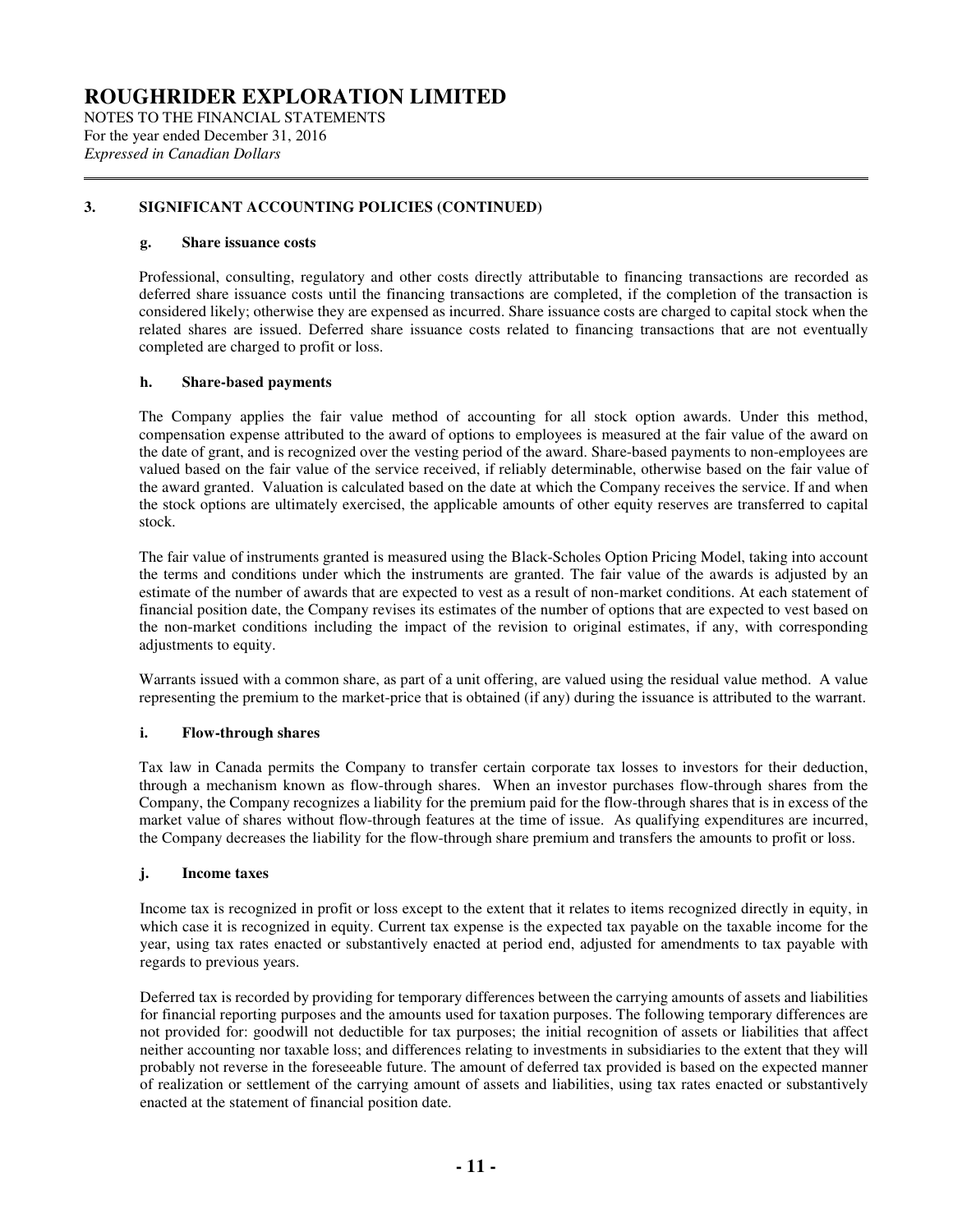NOTES TO THE FINANCIAL STATEMENTS For the year ended December 31, 2016 *Expressed in Canadian Dollars* 

 $\overline{a}$ 

#### **3. SIGNIFICANT ACCOUNTING POLICIES (CONTINUED)**

#### **j. Income taxes (continued)**

A deferred tax asset is recognized only to the extent that it is probable that future taxable profits will be available against which the asset can be utilized.

Deferred tax assets and liabilities are offset when there is a legally enforceable right to set off current tax assets against current tax liabilities and when they relate to income taxes levied by the same taxation authority and the Company intends to settle its current tax assets and liabilities on a net basis.

#### **k. Loss per share**

 The Company presents basic loss per share for its common shares, calculated by dividing the loss attributable to common shareholders of the Company by the weighted average number of common shares outstanding during the period. Diluted loss per share does not adjust the loss attributable to common shareholders or the weighted average number of common shares outstanding when the effect is anti-dilutive.

 Shares held in escrow, other than where their release is subject to the passage of time, are not included in the calculation of the weighted average number of shares outstanding.

#### **l. Foreign currency translation**

 Any transaction denominated in a foreign currency is translated into the functional currency using the exchange rate prevailing at the date of the transaction or the date of valuation where items are re-measured. Foreign exchange gains and losses resulting from the settlement of such transactions and from the translation at period end exchange rates of monetary assets and liabilities denominated in foreign currencies are recognized in profit or loss.

#### **m. Decommissioning and restoration provisions**

Decommissioning and restoration provisions are recorded when a present legal or constructive obligation exists as a result of past events where it is probable that an outflow of resources embodying economic benefits will be required to settle the obligation, and a reliable estimate of the amount of the obligation can be made.

The amount recognized as a provision is the best estimate of the consideration required to settle the present obligation at the reporting date, taking into account the risks and uncertainties surrounding the obligation and discount rates. Where a provision is measured using the cash flows estimated to settle the present obligation, its carrying amount is the present value of those cash flows discounted for the market discount rate.

Over time the discounted liability is increased for the changes in the present value based on the current market discount rates and liability risks. When some or all of the economic benefits required to settle a provision are expected to be recovered from a third party, the receivable is recognized as an asset if it is virtually certain that reimbursement will be received and the amount receivable can be measured reliably.

Changes in reclamation estimates are accounted for prospectively as a change in the corresponding capitalized cost.

The Company did not have any decommissioning and restoration provisions for the years presented.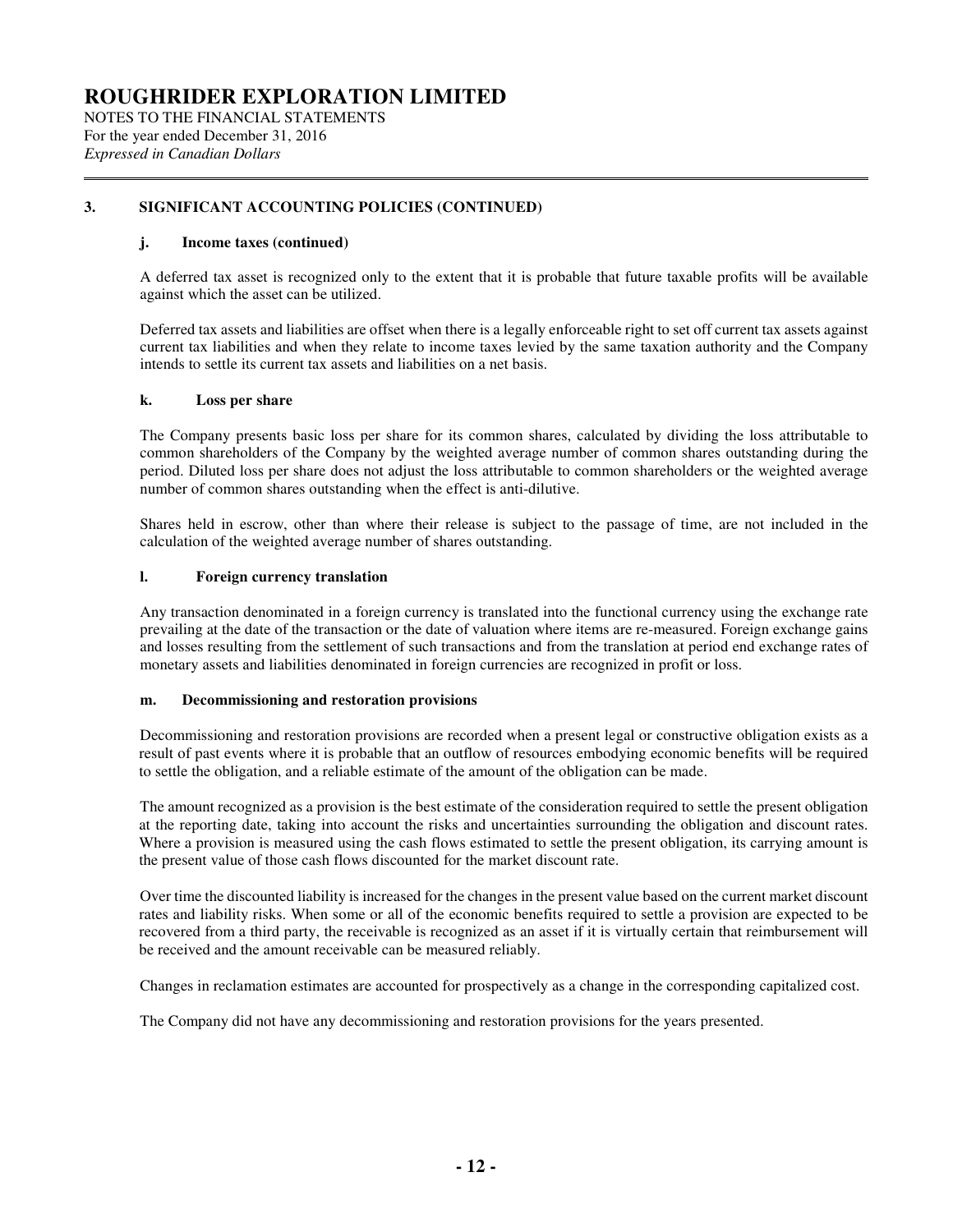NOTES TO THE FINANCIAL STATEMENTS For the year ended December 31, 2016 *Expressed in Canadian Dollars* 

 $\overline{a}$ 

#### **3. SIGNIFICANT ACCOUNTING POLICIES (CONTINUED)**

#### **n. Recent accounting pronouncements**

For the Company's year ended December 31, 2018:

 *IFRS 7, Financial Instruments: Disclosures* amendment requires additional disclosures on transition from IAS 39 and IFRS 9, and will be effective for the Company's year ended December 31, 2018.

*IFRS 9, Financial Instruments* introduces the new requirements for the classification, measurement and de-recognition of financial assets and financial liabilities. Specifically, *IFRS 9* requires all recognized financial assets that are within the scope of *IAS 39 Financial Instruments: Recognition and Measurement* to be subsequently measured at amortized cost or fair value. The amendment also introduces a third measurement category for financial assets: fair value through other comprehensive income, and includes a single, forward-looking 'expected loss' impairment model. These amendments will be effective for the Company's year ended December 31, 2018.

 *IFRS 15, Revenue from Contracts with Customers:* This new standard establishes a new control-based revenue recognition model which could change the timing of revenue recognition.

For the Company's year ended December 31, 2019:

 *IFRS 16, Leases:* This new standard eliminates the classification of leases as either operating leases or finance leases and introduces a single lessee accounting model which requires the lessee to recognize assets and liabilities for all leases with a term of longer than 12 months.

The Company is in the process of assessing the impact of the upcoming changes in accounting standards.

#### **4. EXPLORATION PROPERTY**

#### **a. Acquisition costs**

|                                | Genesis<br>property | Other Canadian<br>properties | Total       |
|--------------------------------|---------------------|------------------------------|-------------|
| Balance, December 31, 2014     | 608,893             | \$11,489                     | 620,382     |
| Staking costs                  | 934                 |                              | 934         |
| Cash payment                   | 400,000             | --                           | 400,000     |
| Balance, December 31, 2015     | \$1,009,827         | \$11,489                     | \$1,021,316 |
| Share payment                  | 186,285             |                              | 186,285     |
| Write-off of acquisition costs |                     | (11, 489)                    | (11, 489)   |
| Balance, December 31, 2016     | \$1,196,112         | S.                           | \$1,196,112 |

#### *Genesis property*

On July 16, 2014, the Company entered into an option agreement, subsequently amended, with Kivalliq Energy Corp, ("Kivalliq") under which Roughrider may earn up to an 85% interest in Kivalliq's "Genesis" uranium project (the "Genesis property").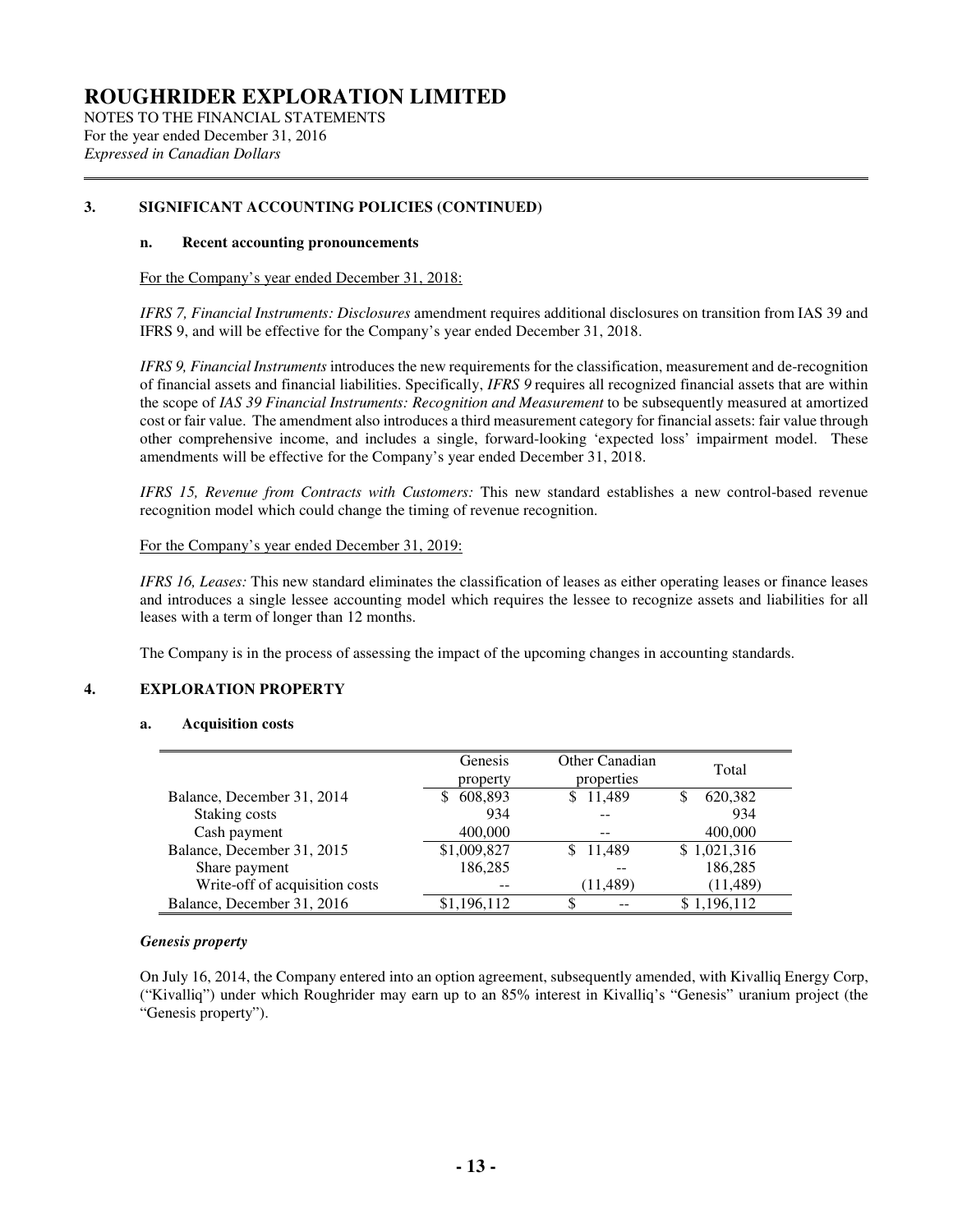NOTES TO THE FINANCIAL STATEMENTS For the year ended December 31, 2016 *Expressed in Canadian Dollars* 

 $\overline{a}$ 

#### **4. EXPLORATION PROPERTY (CONTINUED)**

#### **a. Acquisition costs (continued)**

#### *Genesis property (continued)*

Under the terms of the amended option agreement, the Company may earn an initial 50% interest by making cash payments, incurring expenditures, and issuing shares as follows:

|                                        | Payments         | Expenditures       | Common shares     |
|----------------------------------------|------------------|--------------------|-------------------|
| On the effective date of the agreement | $$125,000^{(1)}$ | N/A                | 1,969,828(1)      |
| On or before December 31, 2014         | N/A              | $$1,000,000^{(1)}$ | N/A               |
| On signing of the amending agreement   | $$400,000^{(1)}$ | N/A                | N/A               |
| On or before August 31, 2016           | N/A              | N/A                | $1,969,828^{(4)}$ |
| On or before August 31, 2017           | $$175,000^{(2)}$ | \$1,100,000        | N/A               |
| Total                                  | \$700,000        | $$2,100,000^{(3)}$ | 3,939,656         |

 $\overline{p}$ - this amount has been paid, this expenditure incurred, or these shares issued as of December 31, 2015

 $(2)$ - this amount may be paid either in cash or in shares, at Roughrider's election

 $(3)$ - as of December 31, 2016, the Company has incurred expenditures of \$1,895,000, including GST, as allowed under the amended option agreement.

 $(4)$  - these shares have been issued as of December 31, 2016

The Company may acquire a further 35% interest (for an aggregate 85% interest) by making cash payments, incurring expenditures, and issuing shares as follows:

|                              | Payments         | Expenditures | Common shares |
|------------------------------|------------------|--------------|---------------|
| On or before August 31, 2018 | $$250,000^{(2)}$ | N/A          | N/A           |
| On or before August 31, 2019 | $$450,000^{(2)}$ | \$2,500,000  | N/A           |

 $\overline{^{(2)}}$ - this amount may be paid either in cash or in shares, at Roughrider's election

During the year ended December 31, 2016, Roughrider acquired additional claims within the boundary of the Genesis project for the issuance of 75,000 common shares, valued at \$9,000, and the creation of a 2% net smelter returns royalty ("NSR") on production from the area covered by the licences. The NSR may be reduced to 1% by the payment of \$500,000 within six months of publishing a feasibility study incorporating the area covered by the licences.

#### *Other Canadian properties*

Roughrider has added select properties to the portfolio of uranium assets, while maintaining the overall focus on the Genesis Property. These other Canadian properties are outside the Genesis joint venture, and are 100% owned by Roughrider. During the year ended December 31, 2016, the Company allowed these mineral claims to lapse and recorded a write-off of exploration property acquisition costs in the amount of \$11,489 (2015 - \$Nil).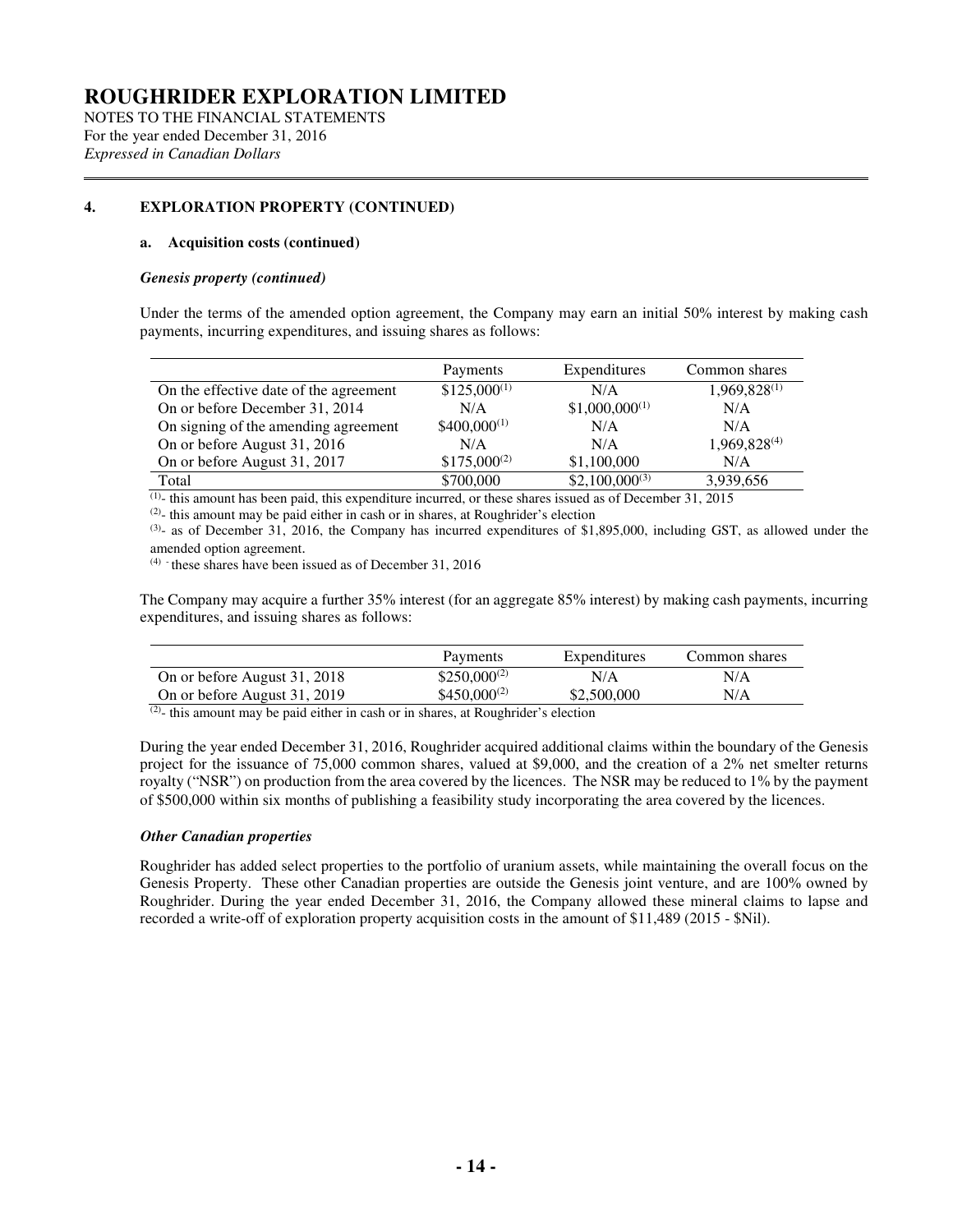NOTES TO THE FINANCIAL STATEMENTS For the year ended December 31, 2016 *Expressed in Canadian Dollars* 

 $\overline{a}$ 

#### **4. EXPLORATION PROPERTY (CONTINUED)**

#### **b. Exploration expenses**

The Company incurred the following expenditures on the Genesis property during the years ended December 31, 2016 and 2015:

|                             | 2016          | 2015          |
|-----------------------------|---------------|---------------|
| Assays                      | \$<br>227     | \$<br>24,395  |
| Communications              |               | 248           |
| Conferences                 |               | 1,203         |
| Consultants (data analysis) | 39,926        | 58,634        |
| Filing fees                 | 2,439         |               |
| Fuel                        | 4,863         | 7,449         |
| Geophysical survey (ground) | 55,310        | 31,946        |
| Helicopter                  | 15,400        | 49,924        |
| Mapping                     | 500           |               |
| Materials                   | 2,080         | 6,292         |
| Meals and accommodation     | 168           | 13,282        |
| Parking                     | 81            |               |
| Personnel time              | 30,217        | 102,933       |
| Shipping                    |               | 4,042         |
| Travel                      | 14,508        | 7,802         |
|                             |               |               |
| Total                       | \$<br>165,719 | \$<br>308,150 |

#### **5. FLOW THROUGH PREMIUM LIABILITY**

On December 30, 2016, the Company completed a flow-through private placement of 5,101,000 flow-through shares at a price of \$0.06 per share for gross proceeds of \$306,060. A \$51,010 flow-through share premium liability was recorded pursuant to this financing.

On December 31, 2015, the Company completed a flow-through private placement of 1,437,500 flow-through shares at a price of \$0.08 per share for gross proceeds of \$115,000. A \$14,375 flow-through share premium liability was recorded pursuant to this financing. The Company incurred \$115,000 qualifying expenditures in the year-ended December 31, 2016, therefore the flow-through share premium liability was completely extinguished, and a recovery of this liability was recorded in the Statements of Loss and Comprehensive Loss, in the amount of \$14,375 (2015 - \$33,360).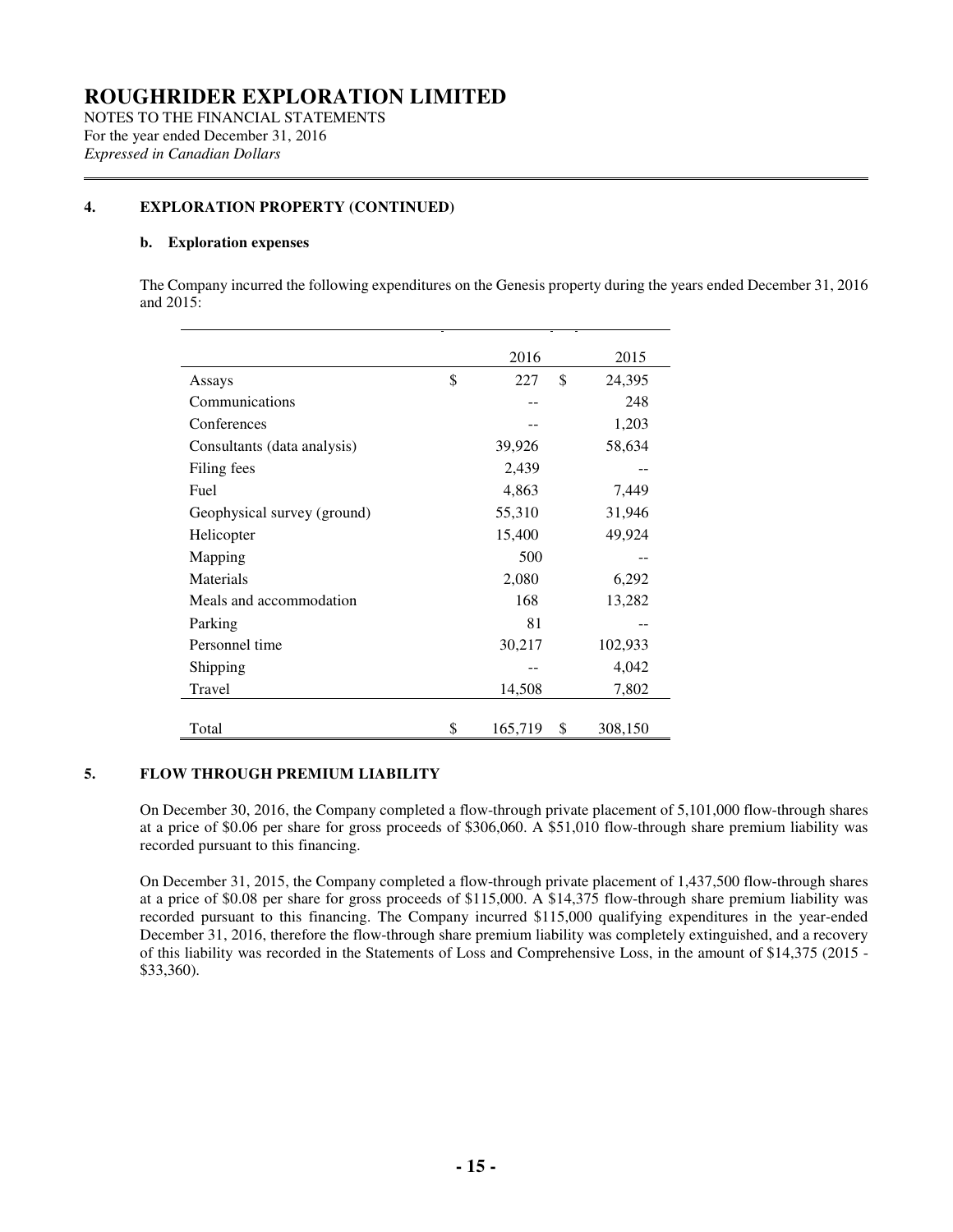NOTES TO THE FINANCIAL STATEMENTS For the year ended December 31, 2016 *Expressed in Canadian Dollars* 

#### **6. CAPITAL STOCK**

 $\overline{a}$ 

#### **Authorized:**

Unlimited common shares with no par value and unlimited preferred shares with no par value.

#### **Issuances**

 On December 31, 2015, the Company completed a flow-through private placement of 1,437,500 flow-through units at a price of \$0.08 per share for gross proceeds of \$115,000. Each unit consisted of one flow-through common share and one half of one non-flow-through warrant. The Company also paid cash finder's fees of \$5,400 and issued 67,500 finder's warrants with a Black-Scholes valuation of \$2,570. The warrants that form part of the flow-through units and the finder's warrants have identical terms. Each of these warrants entitles the holder to purchase one non flow-through common share at a price of \$0.12 per common share until December 31, 2017. The Company incurred additional costs of \$6,925 in connection with this financing. The Company recorded a flow-through premium liability of \$14,375 in connection with the flow-through financing.

 On February 2, 2016, the Company completed a private placement of 1,035,147 common shares at a price of \$0.07 per share for gross proceeds of \$72,460. Each unit consisted of one common share and one warrant. Each whole warrant entitles the holder to purchase one common share at a price of \$0.12 per share until February 1, 2018. The Company paid cash finder's fees of \$3,000 and issued 42,857 finder's warrants valued at \$1,300. The finder's warrants have the same terms as the warrants bundled in the units. The Company incurred additional costs of \$1,619 in connection with this financing.

 On May 30, 2016, the Company acquired additional exploration property in exchange for the issuance of 75,000 shares valued at \$9,000 and a 2% NSR royalty on the property. The NSR may be reduced to 1% by the payment of \$500,000 within six months of publishing a feasibility study incorporating the area covered by the licences. The Company incurred additional costs of \$534 in connection with this acquisition.

 On August 30, 2016, the Company made a share payment to Kivalliq of 1,969,828 shares which was due under the Genesis property option agreement described in Note 4. These shares were issued at a price of \$0.09 for a total value of \$177,285.

 On December 30, 2016, the Company closed the first tranche of a flow-through private placement of 5,101,000 flowthrough units (the "FT Units") at a price of \$0.06 per FT Unit for aggregate proceeds of \$306,060 and an aggregate of 5,150,000 non-flow-through common shares (the "Non-FT Shares") at a price of \$0.05 per Non-FT Share for aggregate proceeds of \$257,500. The FT Units consist of one flow-through common share and one half of one share purchase warrant. Each whole warrant entitles the holder to purchase one non-flow-through common share at a price of \$0.10 per common share until December 30, 2018. The Company paid cash finder's fees of \$14,704 and issued 245,070 finder's warrants with a Black-Scholes valuation of \$6,684. The finder's warrants have the same terms as the warrants bundled in the units. The Company incurred additional costs of \$22,963 in connection with this financing.

#### **Escrowed shares**

As at December 31, 2016, the Company has 972,000 shares held in escrow (December 31, 2015 – 1,944,000). Tranches of 15% (486,000 shares each) were released on January 16, 2015, July 16, 2015, January 16, 2016 and July 16, 2016 and January 16, 2017. The final tranche of 15% will be released on July 16, 2017.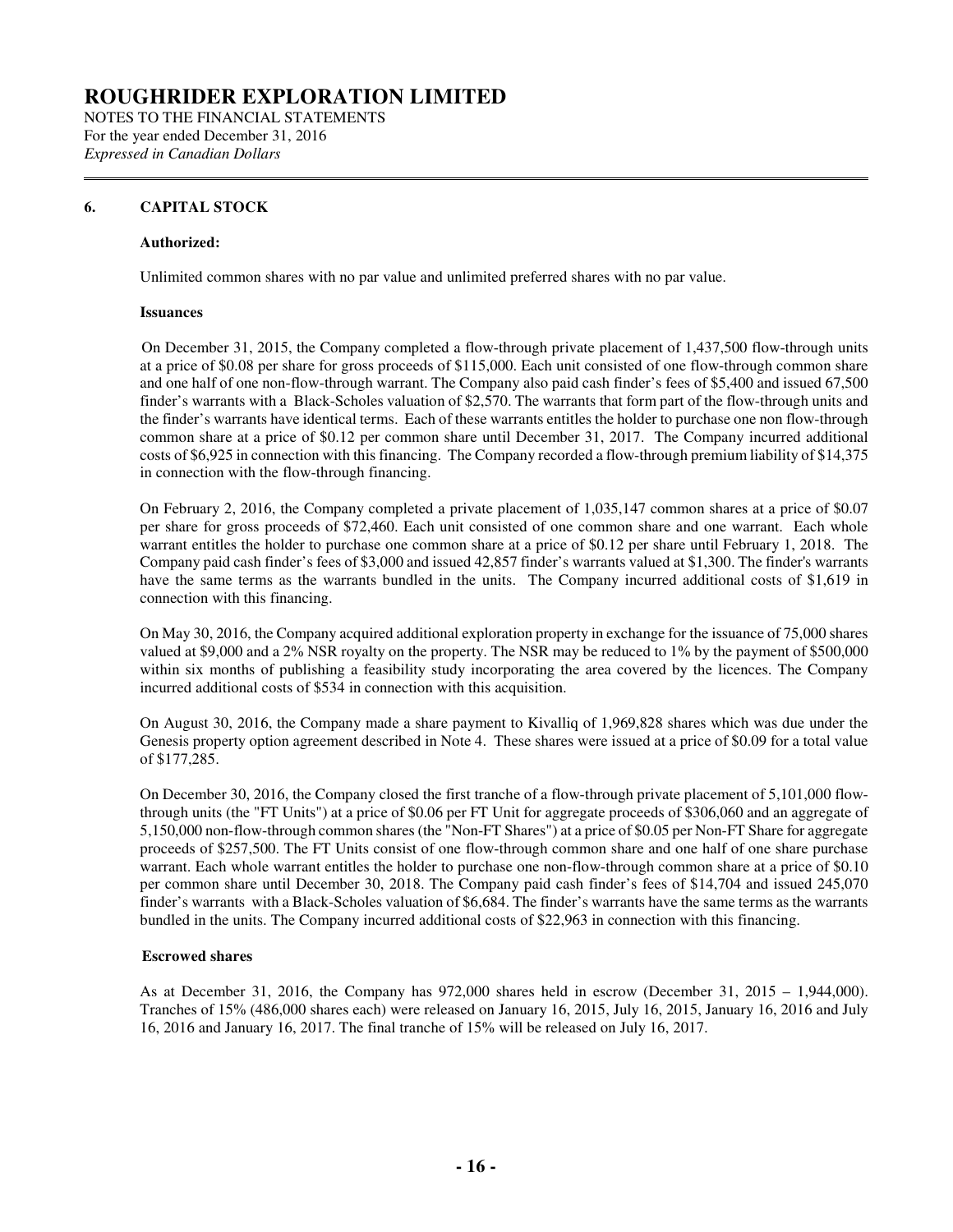NOTES TO THE FINANCIAL STATEMENTS For the year ended December 31, 2016 *Expressed in Canadian Dollars* 

#### **6. CAPITAL STOCK (CONTINUED)**

#### **Stock options**

 $\overline{a}$ 

The Company has established a share purchase option plan whereby the Board of Directors may grant options to directors, officers, employees or consultants. The goal of this plan is to more closely align the interests of optionholders with the interests of shareholders.

The Company has been authorized by its shareholders to grant stock options numbering up to ten percent (10%) of the number of common shares issued and outstanding. Under the plan, the exercise price of each option shall be determined by the directors but will in no event be less than the discount market price for the common shares. Stock options granted are subject to a maximum term of 10 years and vest at the discretion of the Board of Directors. Options granted to consultants performing investor relations activities shall vest over a minimum of 12 months with no more than one quarter of such options vesting in any 3 month period.

Details of stock option activity are as follows:

|                                    | Number of options | Weighted average<br>exercise price |
|------------------------------------|-------------------|------------------------------------|
| Outstanding, December 31, 2014 and |                   |                                    |
| 2015                               | 1,950,000         | \$0.22                             |
| Granted                            | 450,000           | \$0.10                             |
| Outstanding, December 31, 2016     | 2,400,000         | \$0.20                             |

The following table summarizes information about stock options outstanding and exercisable to directors, officers, employees and consultants as at December 31, 2016:

| Grant date    | Expiry date   | Exercise<br>price | Number of options<br>outstanding and<br>exercisable | Remaining<br>contractual life |
|---------------|---------------|-------------------|-----------------------------------------------------|-------------------------------|
| Aug. 7, 2014  | Aug. 7, 2019  | \$0.22            | 1,950,000                                           | $2.60$ years                  |
| Feb. 1, 2016  | Feb. 1, 2021  | \$0.12            | 250,000                                             | 4.09 years                    |
| Dec. 20, 2016 | Dec. 20, 2021 | \$0.07            | 200,000                                             | 4.97 years                    |

The fair values of stock options granted were calculated using the Black-Scholes Option Pricing Model, based on the following assumptions:

|                                 | December 20,<br>2016 | February 1,<br>2016 | August 7,<br>2014 |
|---------------------------------|----------------------|---------------------|-------------------|
| Average risk-free interest rate | 1.19%                | $0.64\%$            | $1.43\%$          |
| Expected dividend yield         | $0.00\%$             | $0.00\%$            | $0.00\%$          |
| Expected stock price volatility | 112.00%              | 127.73%             | 144.6%            |
| Expected life                   | 5.0 years            | 5.0 years           | 5.0 years         |
| Value per option                | \$0.045              | \$0.048             | \$0.1975          |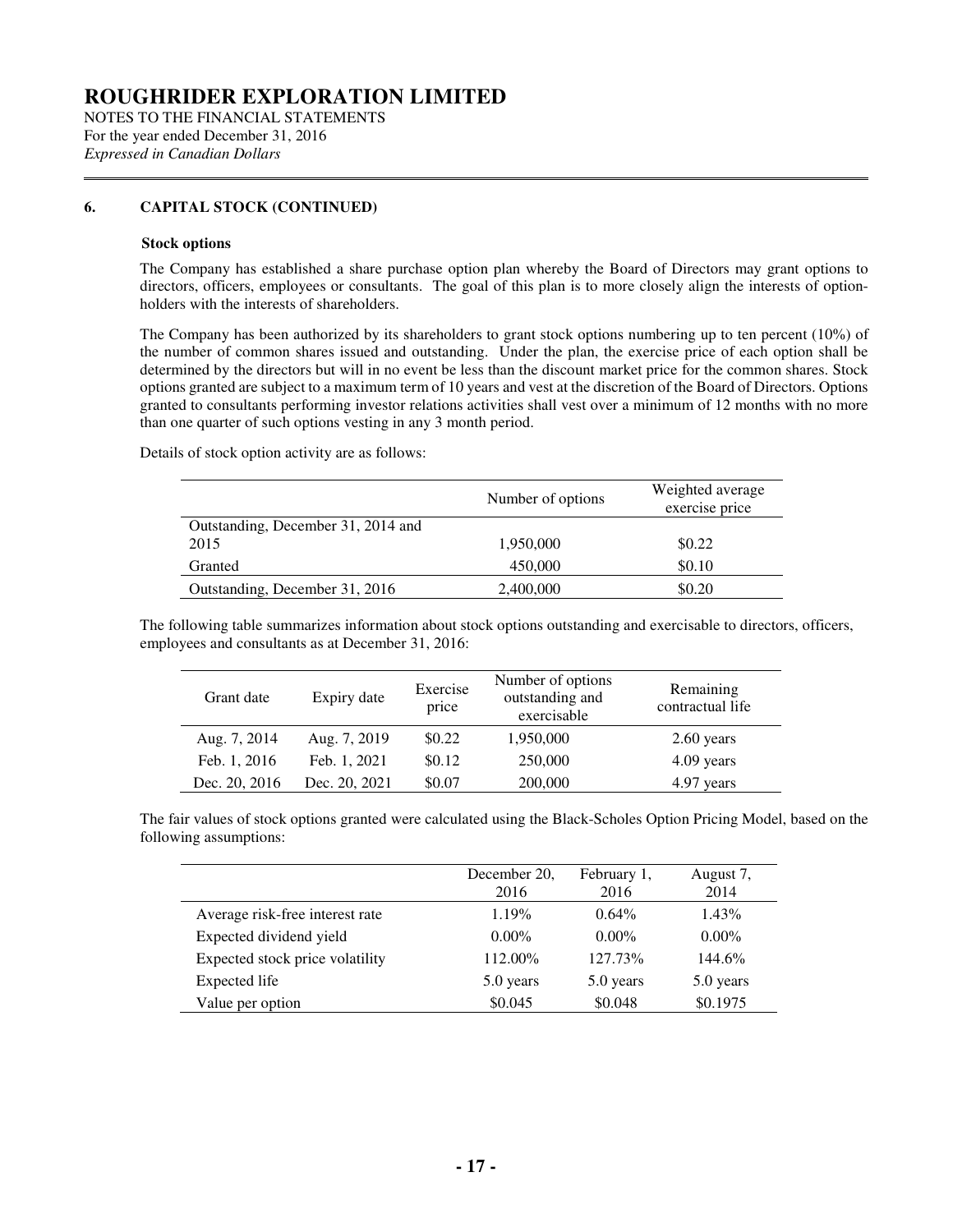NOTES TO THE FINANCIAL STATEMENTS For the year ended December 31, 2016 *Expressed in Canadian Dollars* 

#### **6. CAPITAL STOCK (CONTINUED)**

#### **Warrants**

 $\overline{a}$ 

Details of warrant activity are as follows:

|                                | Number of<br>warrants | Weighted<br>average<br>exercise price |
|--------------------------------|-----------------------|---------------------------------------|
| Outstanding, December 31, 2014 | 6,867,646             | \$0.34                                |
| Issued                         | 786,250               | \$0.12                                |
| Outstanding, December 31, 2015 | 7,653,896             | \$0.32                                |
| Issued                         | 3,873,574             | \$0.11                                |
| Expired                        | (603, 420)            | \$0.21                                |
| Outstanding, December 31, 2016 | 10,924,050            | \$0.25                                |

As at December 31, 2016, the outstanding stock purchase warrants were as follows:

| Expiry date                                  | Exercise price | Number of warrants | Remaining<br>life (years) |
|----------------------------------------------|----------------|--------------------|---------------------------|
| July 16, 2017                                | \$0.35         | 6,264,226          | 0.54                      |
| December 31, 2017                            | \$0.12         | $786,250^{(1)}$    | 1.00                      |
| February 1, 2018                             | \$0.12         | $1,078,004^{(2)}$  | 1.09                      |
| December 30, 2018                            | \$0.10         | $2,795,570^{(3)}$  | 2.00                      |
| Weighted average remaining contractual life: |                |                    | 1.00                      |

 $\frac{1}{(1)}$  67,500 of which are finder's warrants

 $(2)$  42,857 of which are finder's warrants

 $(3)$  245,070 of which are finder's warrants

The fair values of the finder's warrants issued were calculated using the Black-Scholes Option Pricing Model, based on the following weighted average assumptions:

|                                 | December 31, 2016 | December 31, 2015 |
|---------------------------------|-------------------|-------------------|
| Exercise price                  | \$0.10            | \$0.12            |
| Average risk-free interest rate | 0.76%             | $0.48\%$          |
| Expected dividend yield         | $0.00\%$          | $0.00\%$          |
| Expected stock price volatility | 110.31%           | 130.18%           |
| Expected life                   | $2.00$ years      | $2.00$ years      |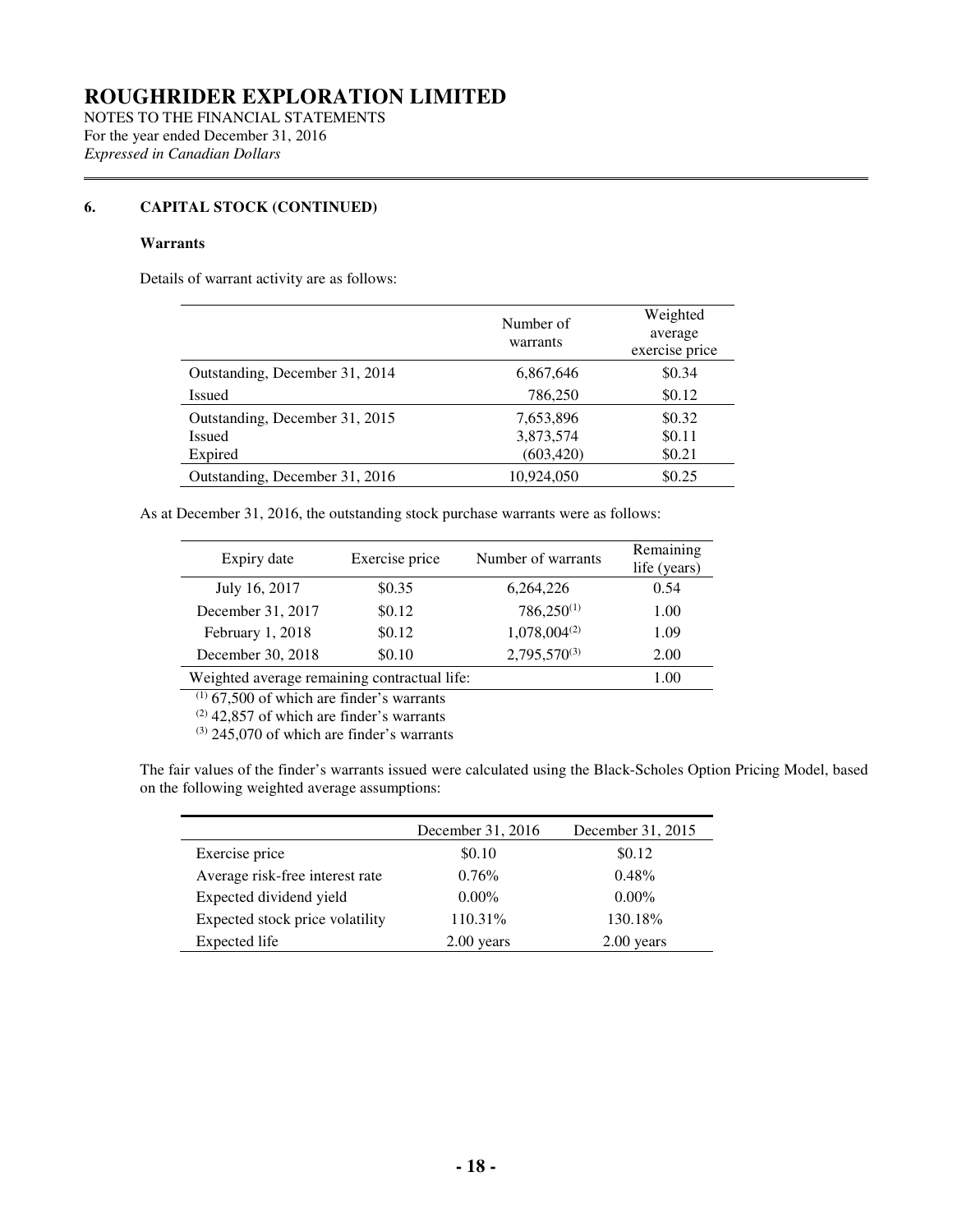NOTES TO THE FINANCIAL STATEMENTS For the year ended December 31, 2016 *Expressed in Canadian Dollars* 

 $\overline{a}$ 

#### **7. CRITICAL ACCOUNTING ESTIMATES AND JUDGMENTS**

The preparation of financial statements requires management to use judgement in making estimates and assumptions that affect the application of accounting policies and the reported amounts of assets, liabilities, income and expenses. Management has made judgements in a number of areas in preparing these financial statements. Those judgements that have the most significant effect on the amounts recognised in the financial statements are the determination whether the entity remains a going concern, and the assessment of impairment indicators for the Company's exploration property acquisition costs. Areas of critical accounting estimates include share-based payments and warrants and deferred tax assets.

#### **Critical judgements**

#### a) Going Concern

These statements have been prepared on the assumption that the Company is able to continue as a going concern. Additional information relating to the going concern assumption is disclosed in Note 1.

b) Impairment of Exploration Property Acquisition Costs

Management's judgement is that there are no significant indicators of impairment of exploration property acquisition costs. Further, ownership in exploration properties involves certain inherent risks due to the difficulties of determining and obtaining clear title to claims as well as the potential for problems arising from the frequently ambiguous conveyance history characteristics of many exploration properties. Also, the Company must periodically apply to the relevant Ministry of Energy and Minerals for exploration-licence renewals, extensions and conversions and is subject to the Ministry's decisions. The Company has investigated ownership of its exploration properties and in management's judgement, ownership of its exploration property interests are in good standing at December 31, 2016.

#### **Key sources of estimation uncertainty**

#### a) Share-based payments and warrants

Determining the fair value of options and warrants requires the exercise of judgement related to the choice of a pricing model, the estimation of stock price volatility, the expected forfeiture rate and the expected term of the underlying instruments. Option and warrant pricing models require the input of highly subjective assumptions including the expected price volatility and expected life. Changes in the subjective input assumptions can materially affect the fair value estimate, and therefore the existing models do not necessarily provide a reliable single measure of the fair value of the Company's options or warrants at the date of grant. Any changes in the estimates or inputs utilized to determine fair value could result in a significant impact on the Company's future operating results or on other components of equity. Refer to Note 6 for a summary of assumptions used.

b) Deferred tax assets

The estimation of income taxes includes evaluating the recoverability of deferred tax assets based on an assessment of the Company's ability to utilize the underlying future tax deductions against future taxable income prior to expiry of those deductions. Management assesses whether it is probable that some or all of the deferred income tax assets will not be realized. The ultimate realization of deferred tax assets is dependent upon the generation of future taxable income. To the extent that management's assessment of the Company's ability to utilize future tax deductions changes, the Company would be required to recognize more or fewer deferred tax assets, and future income tax provisions or recoveries could be affected.

Actual results may differ from the estimates made. Judgements and estimates, and their underlying assumptions, are reviewed on an ongoing basis. Revisions to accounting estimates or judgements are recognized in the period in which the estimates are revised and in any future periods affected.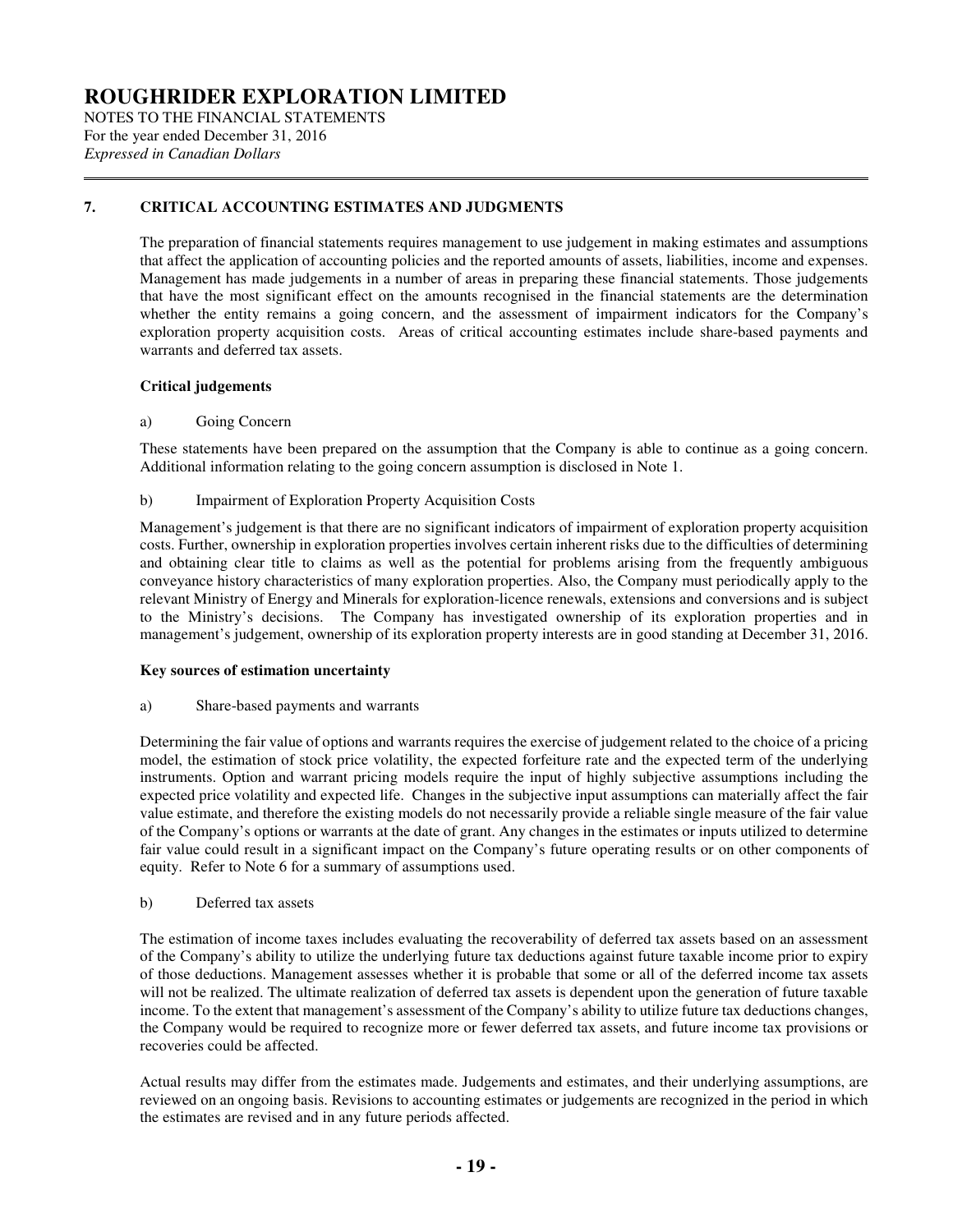NOTES TO THE FINANCIAL STATEMENTS For the year ended December 31, 2016 *Expressed in Canadian Dollars* 

#### **8. INCOME TAXES**

 $\overline{a}$ 

A reconciliation of income taxes at statutory rates with the reported taxes is as follows:

|                                            | 2016 |            | 2015 |           |
|--------------------------------------------|------|------------|------|-----------|
|                                            |      |            |      |           |
| Loss for the year                          | \$   | (530, 171) | \$   | (616,010) |
|                                            |      |            |      |           |
| Expected income tax recovery               | \$   | (138,000)  | S    | (160,000) |
| Impact of flow-through shares              |      | 30,000     |      | 78,000    |
| Non-deductible expenses                    |      | 2,000      |      | (9,000)   |
| Share issuance cost                        |      | (11,000)   |      | (4,000)   |
| Other                                      |      | 1,000      |      | 5,000     |
| Change in unrecognized deferred tax assets |      | 116,000    |      | 90,000    |
| Total income tax recovery                  | \$   |            | \$   |           |

The significant components of the Company's unrecorded deferred tax assets are as follows:

|                                                 |   | 2016      |   | 2015      |
|-------------------------------------------------|---|-----------|---|-----------|
| Deferred Tax Assets                             |   |           |   |           |
| Share issuance costs                            | S | 35,000    | S | 42,000    |
| Exploration expenses                            |   | 353,000   |   | 337,000   |
| Non-capital losses available for future periods |   | 340,000   |   | 233,000   |
|                                                 |   | 728,000   |   | 612,000   |
| Unrecognized deferred tax assets                |   | (728,000) |   | (612,000) |
| Net deferred tax assets                         |   |           |   |           |

The significant components of the Company's unrecognized temporary differences and tax losses are as follows:

|                              | 2016      | <b>Expiry Date</b><br>Range | 2015      | <b>Expiry Date</b><br>Range |
|------------------------------|-----------|-----------------------------|-----------|-----------------------------|
| Share issuance costs         | 133,000   | 2017 to 2020                | 160,000   | 2016 to 2019                |
| <b>Exploration expenses</b>  | 1,359,000 | No expiry                   | 1,297,000 | No expiry                   |
| Non-capital losses           |           |                             |           |                             |
| available for future periods | 1,308,000 | 2031 to 2036                | 896,000   | 2031 to 2035                |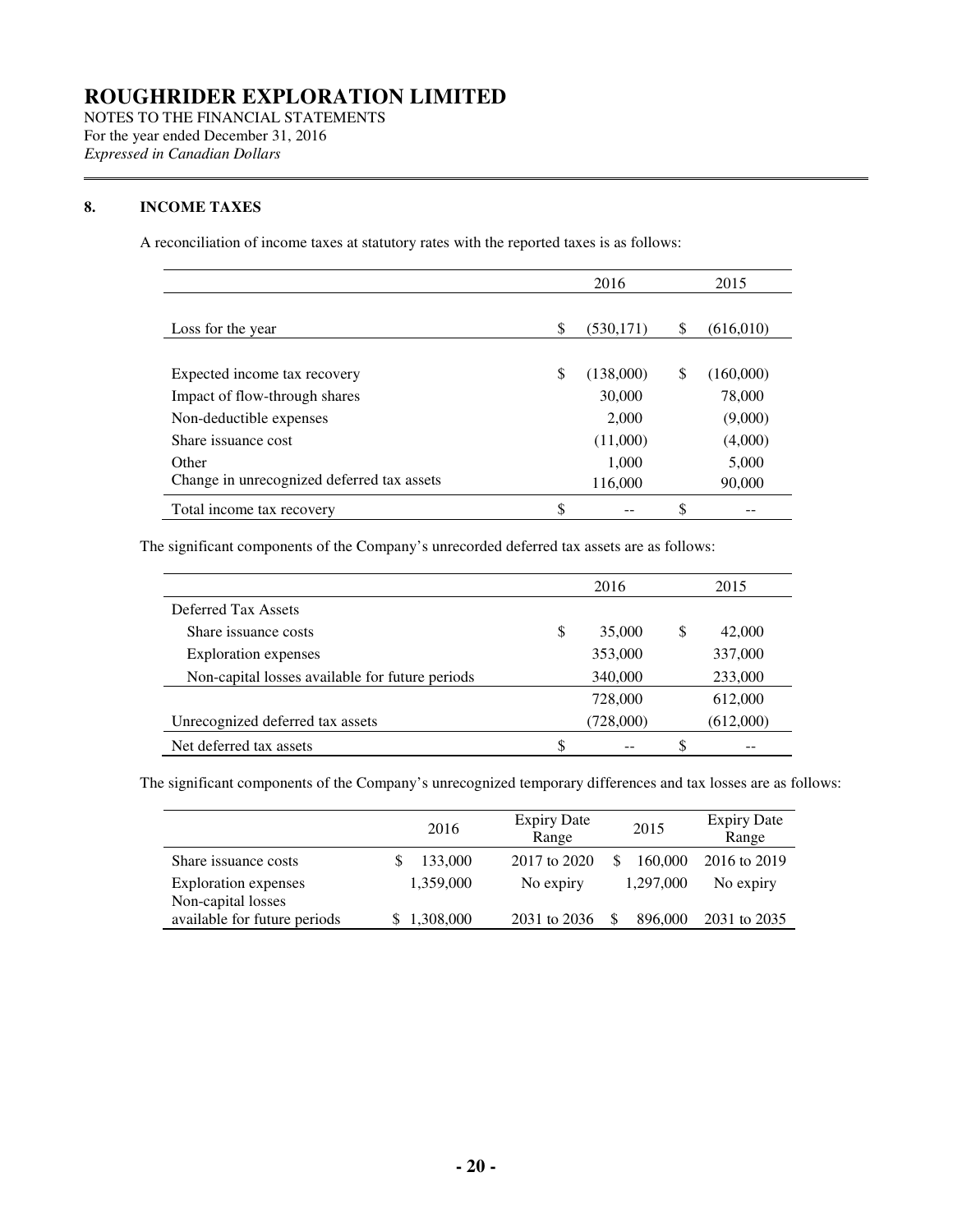NOTES TO THE FINANCIAL STATEMENTS For the year ended December 31, 2016 *Expressed in Canadian Dollars* 

 $\overline{a}$ 

#### **9. RELATED PARTY TRANSACTIONS**

Related parties and related party transactions impacting the accompanying financial statements are summarized below and include transactions with the following individuals or entities:

#### **Key management personnel:**

Key management personnel are those persons that have the authority and responsibility for planning, directing and controlling the activities of the Company, directly or indirectly. Key management includes executive and nonexecutive members of the Company's Board of Directors, corporate officers and a vice president. For the year ended December 31, 2016, officers and a vice president of the Company were paid compensation of \$259,000, included in salaries and in exploration expenses (2015 – \$264,000). During the year ended December 31, 2016, non-executive members of the Company's Board of Directors received no cash compensation. During the year ended December 31, 2016, a total of 450,000 (2015 – Nil) stock options were granted to key management with a total fair value of \$21,000 (2015 - \$Nil).

#### **Other related parties:**

During the year ended December 31, 2016:

- a) Legal services valued at \$26,300 (2015 \$20,232) were received from a law firm for which one of the directors of the Company is a partner, and
- b) Administrative services valued at \$9,000 (2015 \$3,152) were received from a company owned by a director and officer.

As at December 31, 2016, \$39,000 (2015 – \$28,350) was owing by Roughrider to related parties, and has been included in accounts payable and accrued liabilities.

#### **10. LOANS**

As at December 31, 2016, the Company had \$Nil in loans (2015 - \$21,460). These loans were repaid in full during the year ended December 31, 2016. The loans were non-interest bearing with no terms of repayment.

#### **11. CAPITAL DISCLOSURES**

The Company manages its common shares, options and warrants as capital, each components of shareholders' equity. As at December 31, 2016, the Company's shareholders' equity was \$1,553,394. As the Company is an explorationstage mining company, its principal source of funds is from the issuance of common shares (See Note 1). When managing the capital structure, the Company's competing objectives are to minimize the number of shares issued and to raise sufficient capital to both safeguard its ability to continue as a going concern, and to execute near-term exploration objectives. The Company has not established any quantitative capital management criteria as the competing objectives require subjective analysis.

The Company is not subject to any externally imposed capital requirements.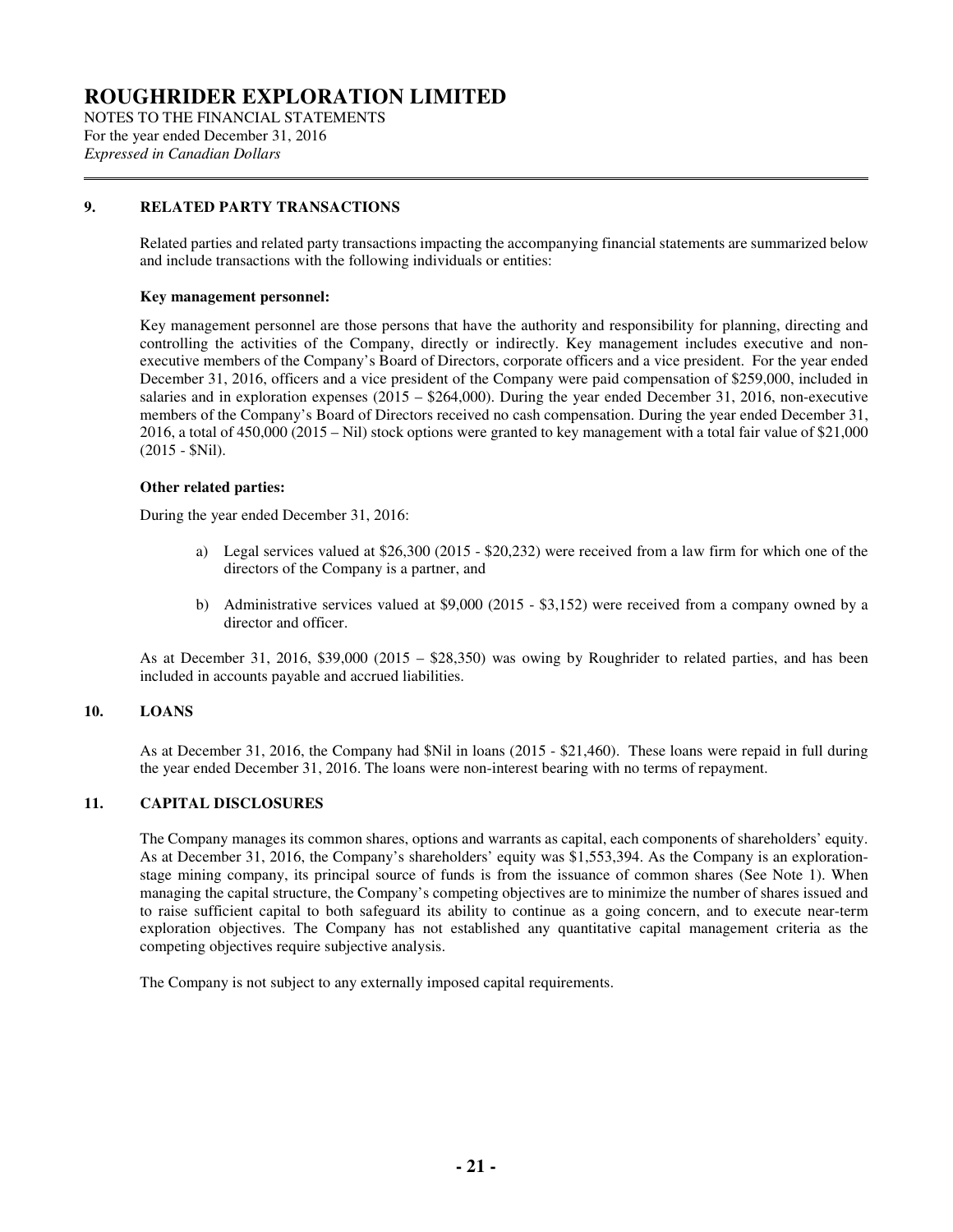NOTES TO THE FINANCIAL STATEMENTS For the year ended December 31, 2016 *Expressed in Canadian Dollars* 

#### **12. FINANCIAL INSTRUMENTS AND RISK MANAGEMENT**

#### **Financial risk factors**

The Company's risk exposures and the impact on the Company's financial statements are summarized below.

#### *Credit risk*

 $\overline{a}$ 

Financial instruments that potentially subject the Company to a significant concentration of credit risk consist primarily of cash and cash equivalents. The Company limits its exposure to credit loss by placing its cash with a major Canadian bank. The Company's only significant receivable at December 31, 2016 relates to a sales tax refund from the Government of Canada, who is not considered a default risk.

#### *Liquidity risk*

All of the Company's current financial liabilities are anticipated to mature within the next fiscal period. The Company intends to settle these with funds from its positive working capital position.

#### *Market risk*

 Market risk is the risk of loss that may arise from changes in market factors such as interest rates, commodity prices, equity prices, and foreign currency fluctuations.

#### *a) Interest rate risk*

Interest rate risk on cash and cash equivalents is minimal because these investments generally have a fixed yield rate. As at December 31, 2016 the Company did not have any interest bearing debt.

#### *b) Foreign currency risk*

The Company could be exposed to foreign currency risk on fluctuations related to cash, and accounts payable and accrued liabilities that are denominated in a foreign currency. As at December 31, 2016, the Company did not have any significant exposure to foreign currencies and so considers foreign currency risk insignificant to the Company at present.

#### *c) Price risk*

The Company may at times have limited indirect exposure to price risk with respect to commodity and equity prices. Equity price risk is defined as the potential adverse impact on the Company's earnings due to movements in individual equity prices or general movements in the level of the stock market. Commodity price risk is defined as the potential adverse impact on earnings and economic value due to commodity price movements and volatilities.

#### **13. SEGMENTED INFORMATION**

The Company has one reportable operating segment being the acquisition, exploration and evaluation of exploration properties. The total assets attributable to geographical locations relate primarily to exploration properties and are located in Canada.